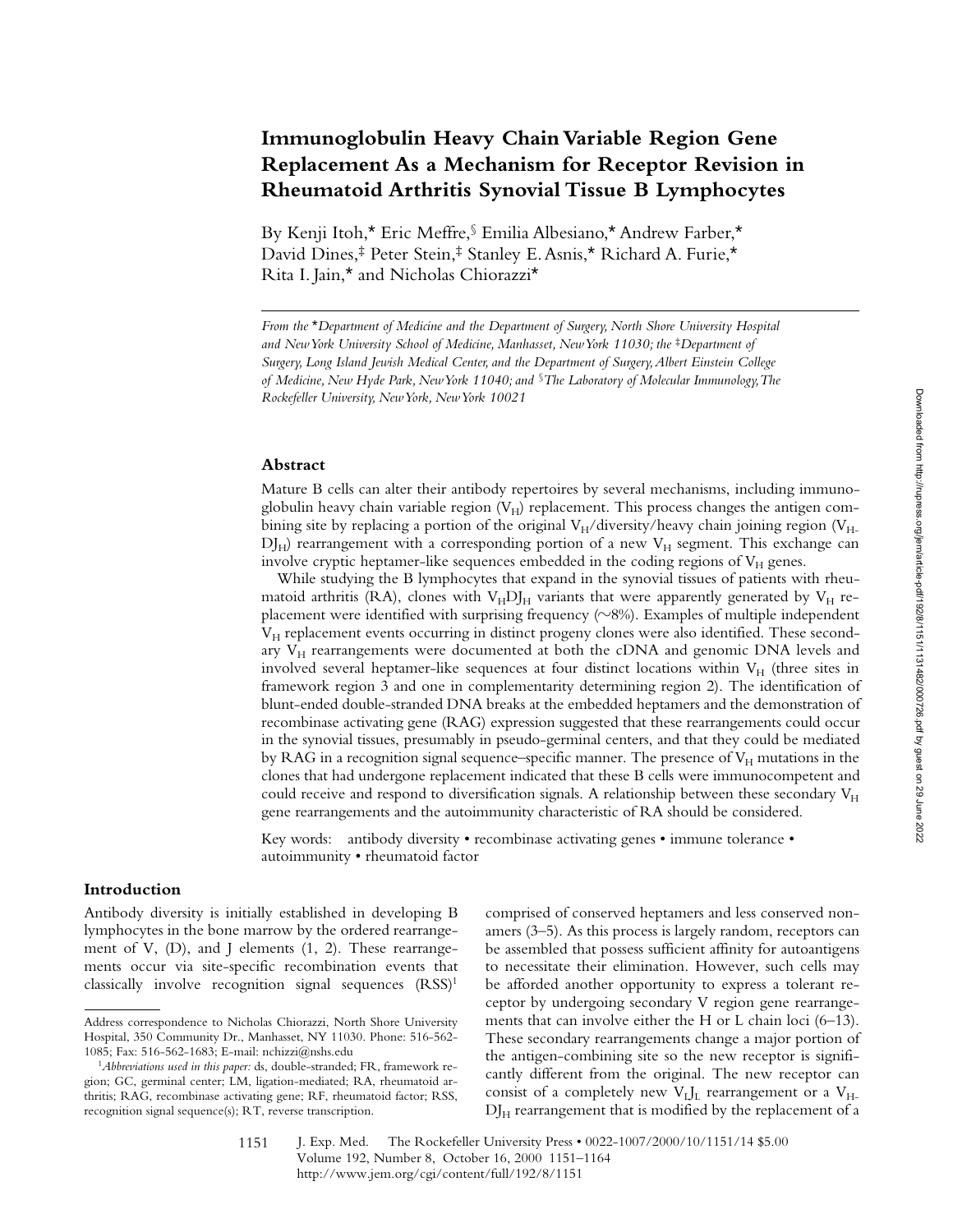Downloaded from http://rupress.org/jem/article-pdf/192/8/1151/11131482/000726.pdf by guest on 29 June 2022 Downloaded from http://rupress.org/jem/article-pdf/192/8/1151/1131482/000726.pdf by guest on 29 June 2022

portion of the originally rearranged V segment (" $V_H$  replacement" [9]). If these secondary rearrangements provide the B cell with an acceptable antigenic specificity, it proceeds to the periphery as a functional B lymphocyte. This process of secondary rearrangement, presumably initiated by autoreactivity, has been termed receptor editing (6–8).

In the periphery, mature B cells can develop additional receptor/antibody diversity during the germinal center (GC) reaction. Although this process was long considered to be limited to the accumulation of point mutations (14), recent studies suggest that more extensive changes in the primary repertoire can occur by a variety of mechanisms. These mechanisms include the insertion and/or deletion of DNA segments of variable lengths (12, 15, 16), and the opportunity to again undergo V gene rearrangement. As these secondary rearrangements are thought to be initiated in those B cells undergoing the GC reaction that lack adequate affinity for the selecting antigen, this process appears to be different from receptor editing and therefore has been termed receptor revision (11, 12, 17, 18).

Furthermore, receptor revision could potentially lead to autoreactivity if the drive to clonal diversification created self-reactive receptors that were ineffectively selected against, because of either genetic or acquired defects in immunoregulation. Therefore, this process could play an important role in the development of certain autoimmune disorders.

Rheumatoid arthritis (RA) is a relatively common, chronic, destructive arthropathy that results from an inflammatory synovitis of peripheral joints (19). These inflammatory processes appear to be mediated by cells of the myeloid, macrophage, and lymphoid lineages (20). Although there has been considerable controversy regarding the relative importance of the various cell types and their products in the inflammatory reactions of RA, it seems likely that all cell lineages participate in disease pathogenesis. B lymphocytes may not be necessary to initiate the inflammatory reactions characteristic of RA (21), but B cells and their products can perpetuate and potentiate these responses (22–25). This perpetuation most likely involves at least two functions of B cells: their abilities to present antigen to T cells and to elaborate antibodies. Central to each of these functions is the (auto)antigenic specificity encoded in the V regions of the B cell's Ig molecules. These antigenic specificities include the classical anti-IgG/rheumatoid factor (RF) reactivity (26, 27) as well as other less welldefined reactivities that presumably are directed at tissue autoantigens (28–30) and possibly etiologic environmental antigens (31–33). Furthermore, a recent murine model that has some features similar to the human disease (34) suggests that B cells and their products could play an essential role in the disease process (35, 36).

Histologically, the synovial tissues of some RA patients contain collections of B and T lymphocytes and follicular dendritic cells that resemble GCs (37, 38). These pseudo-GCs possess at least some of the functions of typical GCs, i.e., they appear to be able to support clonal amplification and Ig V gene diversification as measured by the accumulation of new mutations. In the course of studying the clonally amplified B lymphocytes that develop V gene point mutations in the synovial tissues of RA patients, we identified a series of clones that exhibited  $V<sub>H</sub>DI<sub>H</sub>$  variants that were apparently generated by  $V_H$  replacement. However, unlike previous studies of  $V_H$  replacement in murine B cell lines (39–42) and transgenic mice (6–8, 43) and in transformed (44–46) and normal human B lymphocytes (18, 45), these secondary  $V_H$  rearrangements occurred relatively frequently and involved several heptamer-like sequences at four distinct locations within  $V_H$ . Our data suggest that these rearrangements can occur in situ and could be mediated by products of the recombinase activating genes (RAGs) in an RSS-specific manner. A preliminary report of these findings was presented previously (47).

## **Materials and Methods**

*Patient Samples.* Synovial tissue was obtained from three patients who fulfilled the American College of Rheumatology criteria for the diagnosis of RA (48). For patient 1 (a 29-yr-old Hispanic male), synovial tissue was collected from the right and left hips at the time of bilateral joint replacements; these samples are labeled ST1R or ST1L, respectively. For patient 2 (a 25-yr-old Black female) and 3 (a 56-yr-old White female), synovial tissue was collected from individual knee joints; these samples are labeled ST2 and ST3. Each sample was digested with collagenase type IV, DNase I (both from Worthington Biochemical Corporation), and hyaluronidase (Sigma-Aldrich) to obtain single cell suspensions. Mononuclear cells were isolated from these cell suspensions by density gradient centrifugation using Ficoll-Paque (Amersham Pharmacia Biotech) and then cryopreserved as viable cells in 20% fetal bovine serum with 10% dimethyl sulfoxide using a programmable cell freezing machine (CryoMed).

*Isolation of DNA and RNA and Preparation of cDNA.* Genomic DNA was isolated from mononuclear cells using the Puregene DNA isolation kit (Gentra Systems) and total RNA was isolated using Ultraspec RNA (Biotech Laboratories). 1 µg of RNA was reverse transcribed to cDNA using 200 U Moloney murine leukemia virus reverse transcriptase (GIBCO BRL/Life Technologies), 1 U RNase inhibitor (5 Prime 3 Prime), and 20 pmol oligo dT primer in a total volume of 20  $\mu$ l. These reagents were incubated at  $42^{\circ}$ C for 1 h, heated to  $65^{\circ}$ C for 10 min to stop the reactions, and then diluted to a final volume of 100  $\mu$ l.

*PCR Amplification of Ig V<sub>H</sub> Gene DNA and cDNA*. The sequences of the primers used in these reactions were published previously (49). Genomic DNA (100 ng) was amplified using a sense  $V_H1$  family–specific framework region (FR)1 primer in conjunction with an antisense  $J_H$  consensus primer. These reactions were carried out in 50  $\mu$ l using 5 pmol of each primer and were cycled with a 9600 GeneAmp System (PerkinElmer) as follows: denaturation at  $94^{\circ}$ C for 40 s, annealing at  $65^{\circ}$ C for 45 s, and extension at  $72^{\circ}$ C for 40 s. After 35 cycles, extension was continued at 72°C for an additional 10 min. cDNA was amplified using the same sense primer paired with either a  $C\mu$ ,  $C\gamma$ , or  $C\alpha$ antisense primer (50). However, the reactions were cycled as follows: denaturation at  $94^{\circ}$ C for 45 s, annealing at  $65^{\circ}$ C for 45 s, and extension at  $72^{\circ}$ C for 45 s. After 35 cycles, extension was continued at  $72^{\circ}$ C for an additional 10 min.

*Creation of DNA and cDNA Libraries and Sequencing of Selected Clones.*  $V_H$ 1-specific DNA and cDNA libraries were created from the PCR products described above. 10 ng of each PCR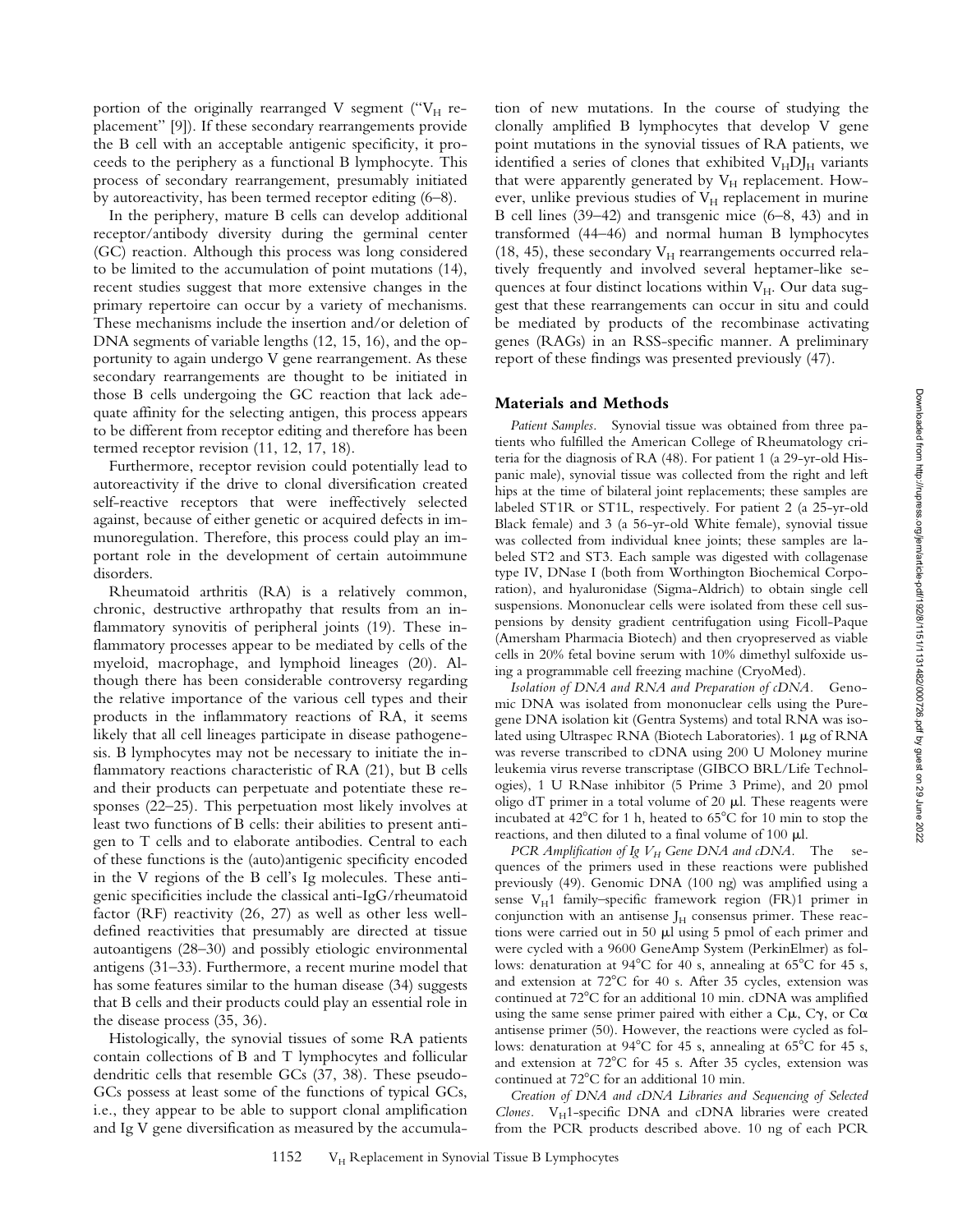Downloaded from http://rupress.org/jem/article-pdf/192/8/1151/1131482/000726.pdf by guest on 29 June 2022 Downloaded from http://rupress.org/jem/article-pdf/192/8/1151/1131482/000726.pdf by guest on 29 June 2022

product was ligated into pCR2.1 vector and transformed into INV $\alpha$ F' competent cells using the TA cloning kit (Invitrogen). Transformed  $INV\alphaF'$  cell colonies were identified and isolated by color selection after overnight growth on Luria-Burtani (LB) agar plates containing X-Gal and ampicillin. Plasmids were isolated from each selected colony using Wizard minipreps (Promega) after overnight growth in LB broth containing kanamycin. The DNA sequences of individual molecular clones were determined using Big Dye DNA sequencing kit (PerkinElmer) with M13 forward and reverse primers and an automated genetic analyzer ABI PRISM 377 (Applied Biosystems). The error rate calculated for these sequence analyses was 8.36  $\times$  10<sup>-4</sup>, based on the detection of 13 mutations in 15,554 nucleotides of  $C_H$  genes of these and other human cDNA  $\rm V_H\rm DJ_H\rm ^-C_H$  transcripts from RA synovial B cells. All  $V_H$  gene sequences discussed in this study have been entered in EMBL/GenBank/DDBJ under accession nos. AF308542–AF308567.

*PCR Conditions for Ig V<sub>H</sub> Gene Fingerprinting Assay.* The original Ig  $V_H$  gene fingerprinting assay (51) was modified (52) into two stages, starting with either genomic DNA or cDNA as templates. The sequences of the primers used in these reactions and the details of the two PCR stages have been published previously (52).

*Analyses of Ig DNA Breaks by Ligation-mediated PCR.* To avoid adventitious breaks, genomic DNA was prepared by the agarose plug method (53) from  $2-3 \times 10^5$  CD19<sup>+</sup> cells isolated using magnetic beads as described (54). To identify blunt-ended double-stranded (ds) DNA breaks, ligation-mediated (LM)-PCR was employed (55). In brief, linker ligation was performed in 25–  $50$ - $\mu$ l reactions using T4 DNA ligase and the linker-ligated DNA was diluted with ligation buffer to adjust the amounts of DNA used in the subsequent seminested PCR  $(54)$ . 2  $\mu$ l of linkerligated DNA was amplified using a sense  $V_H1$  family–specific leader primer in conjunction with an antisense linker primer (GCGGTGACCCGGGAGATCTGAATTCAC). These reactions were performed in  $25 \mu l$  using 5 pmol of each primer and were cycled as follows: denaturation at 94°C for 30 s, annealing at  $63^{\circ}$ C for 45 s, and extension at 72 $^{\circ}$ C for 45 s. After 35 cycles, extension was continued at 72°C for an additional 10 min. Next, 2  $\mu$ l of each PCR product was reamplified with 5 pmol of VH1 family–specific FR1 primer and the same antisense linker primer. The reactions were carried out in 25  $\mu$ l and cycled as described above. After 30 cycles, extension was continued at  $72^{\circ}$ C for an additional 10 min. The  $V_H$  LM-PCR products were visualized with ethidium bromide staining.

*Analyses of RAG-1 Expression by Nested Reverse Transcription PCR.* RAG-1 was amplified from cDNA by nested PCR using specific primer pairs that flank a 5.2-kb intron in the germline gene: sense, TGCAGACATCTCAACACTTTGGCCAG; antisense 1, TTTCAAAGGATCTCACCCGGAACAGC; antisense 2, AGCTTAAATTTCCATTCTGAATT. This PCR strategy has been used successfully to analyze RAG-1 expression in tonsilar GC B cells (56).

# **Results**

# *Clonal Amplification among Synovial Tissue B Lymphocytes*

HCDR3 length is a useful estimator of clonal diversity in polyclonal B cells (51). Comparisons of HCDR3 lengths generated from both the genomic DNA and cDNA of the same sample indicate the relative frequencies and activation

states of individual B cell clones in polyclonal populations (52). Using this combined approach, we analyzed the B lymphocytes infiltrating the synovial tissues from four different joints of three RA patients. Widespread oligoclonality was found among the IgM-, IgG-, and IgA-expressing B cells in the four synovial tissue samples (52; see Figs. 3 and 4, and data not shown). Based on comparisons of the genomic DNA and cDNA fingerprinting assays, these clonal expansions involved both activated and memory B cells. Such clonal expansions are a common and characteristic feature of the B cell repertoires of RA patients (38, 52, 57–59), and they suggest in situ activation and growth of B lymphocytes with restricted B cell receptors (BCRs) that may be reactive with local (auto)antigens.

#### *cDNA Sequence Analyses of V<sub>H</sub>1-expressing B Cell Clones Reveal Evidence Consistent with*  $V_H$  *Replacement at Three Distinct Sites in FR3*

To determine if diversification had occurred among the progeny of these expanded B cell clones, we prepared  $V_H$ 1-IgM- and  $V_H$ 1-IgG-expressing libraries from cDNA of the ST1R and ST1L synovial samples and determined the cDNA sequences of 95 random clones. The  $V_H1$  family was chosen for analysis based on the results of the  $V_H$  fingerprinting analyses. As expected, several expanded B cell clones were found in each sample as indicated by the presence of identical HCDR3 sequences. In many instances, these clones contained distinct point mutations in their  $V_H$ genes, indicating that intraclonal diversification had occurred (data not shown).

Five sets of cDNA clones (Table I) were especially interesting because they contained clonal progeny that exhibited a significant discordance in the sequence between the 3' and the 5' regions of their rearranged  $V_H D J_H$  genes (see Figs. 2–5). Among the members of these clones, there was an average of  $>99.9\%$  similarity (usually 100% identity) from the distal portions of FR3 through HCDR3 to the end of the  $C_H$  sequence. In contrast, there was an average of  $\leq$ 81.6% sequence similarity between the clonal members 5' of these portions of FR3. This discordance is consistent with  $V_H$  replacement (represented schematically in Fig. 1). However, unlike previous examples of this phenomenon that involved rearrangements to a single site in FR3 (6–8, 18, 39–46), the rearrangements detected in the synovial tissue cDNA clones occurred at three distinct sites spanning FR3 (see Figs. 2–5).

*Rearrangements Involving the 3*9 *FR3 Heptamer.* Fig. 2 lists an example of  $V_H$  replacement occurring at the  $3'$  end of FR3 of two IgG-expressing clones from ST1L (clones G27 and G29). In this and the following figures, the sequence of the original B cell clone is listed above the new "replaced" B cell clone, with the most similar germline gene counterparts listed above and below the original and new rearrangements, respectively. The replacement in Fig. 2 occurs at an embedded heptamer of reverse orientation (TACTGTG; displayed with black background in the figure) that has been identified at the end of murine and human  $V_H$  genes (39–41, 60). These clones display 100%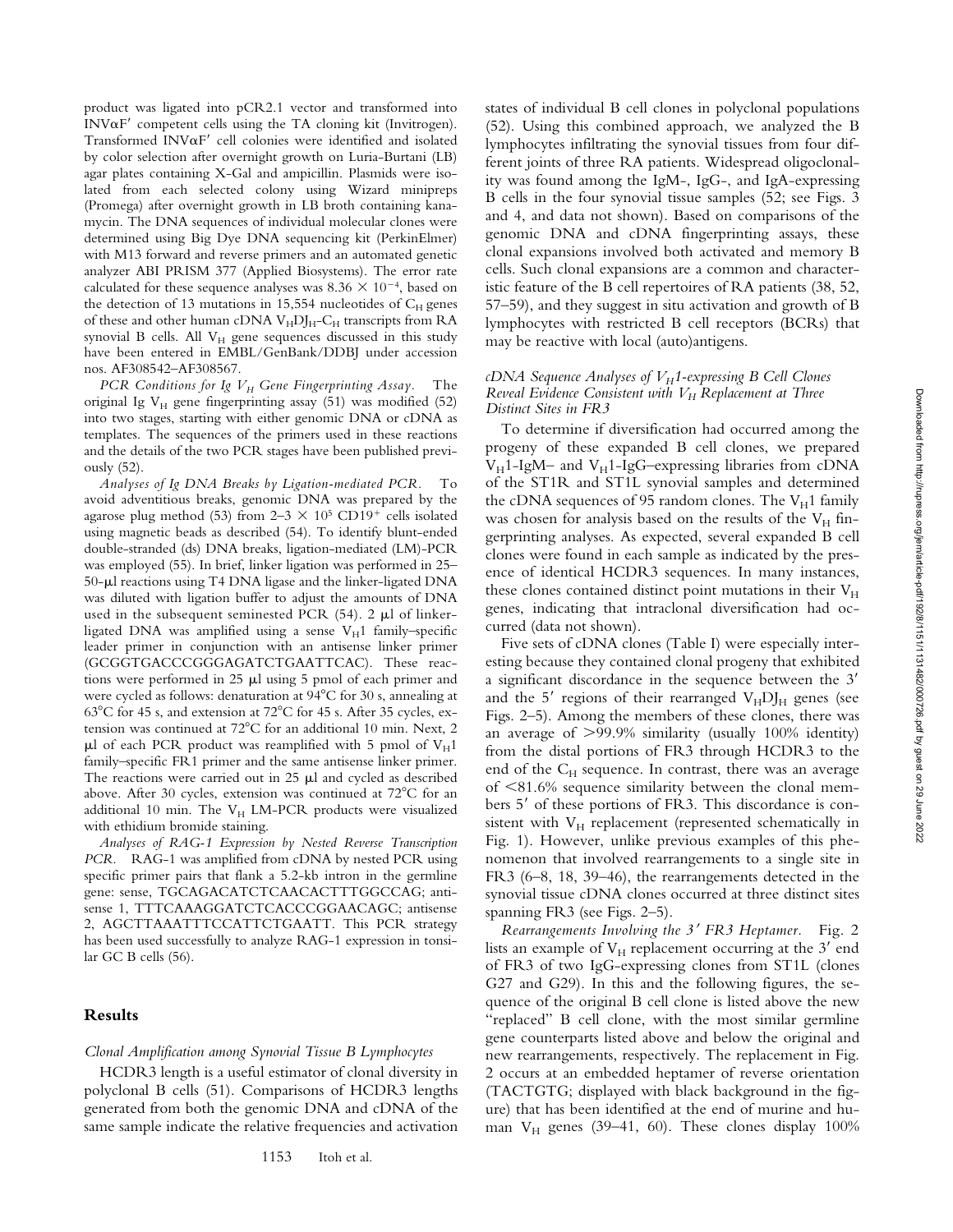| Clone                            | Source          | No. of identical<br>sequences | $V_H$ gene(s) used     | Ig isotype    | Type of diversification |                   | No. of<br>mutations |                   |
|----------------------------------|-----------------|-------------------------------|------------------------|---------------|-------------------------|-------------------|---------------------|-------------------|
|                                  |                 |                               |                        |               | $V_H$ mutation          | $V_H$ replacement | ${\rm FR}$<br>R/S   | <b>CDR</b><br>R/S |
| ST1R <sub>M5</sub>               | cDNA            | $\mathbf{1}$                  | $V_H$ 1-58             | IgM           |                         |                   | 0/0                 | 0/0               |
| ST1R M1                          | $\mathrm{cDNA}$ | $\mathbf{1}$                  | $V_H$ 1-58             | IgM           |                         |                   | 0/1                 | 0/0               |
| ST1R M8                          | cDNA            | $\mathbf{1}$                  | $V_H$ 1-58             | IgM           | $\! + \!\!\!\!$         |                   | 0/1                 | 0/0               |
| <b>ST1R M26</b>                  | cDNA            | $\mathbf{1}$                  | $V_H$ 1-58             | IgM           | $\! + \!\!\!\!$         |                   | 1/0                 | 0/0               |
| ST1R M6                          | cDNA            | $\mathbf{1}$                  | $V_H$ 1-58/ $V_H$ 1-18 | IgM           | $\! + \!\!\!\!$         | $^{+}$            | 5/2                 | 1/0               |
| <b>ST1R M31</b>                  | cDNA            | $\mathbf{1}$                  | $V_H$ 1-58/ $V_H$ 1-24 | IgM           | $\! +$                  | $^{+}$            | $1/2\,$             | $0/0$             |
| <b>ST1R M10</b>                  | cDNA            | $\mathbf{1}$                  | $V_H$ 1-58/ $V_H$ 1-69 | IgM           | $\! + \!\!\!\!$         | $^{+}$            | 10/5                | 4/1               |
| <b>ST1R M17</b>                  | cDNA            | $\mathbf{1}$                  | $V_H$ 1-08             | IgM           | $\! + \!\!\!\!$         |                   | 4/4                 | 4/1               |
| ST <sub>1</sub> R M <sub>9</sub> | cDNA            | $\mathbf{1}$                  | $V_H$ 1-08/ $V_H$ 1-69 | IgM           | $\! + \!\!\!\!$         | $^{+}$            | $0/1$               | 0/0               |
| ST1R G1                          | cDNA            | $\mathbf{1}$                  | $V_H$ 3-09/ $V_H$ 1-02 | IgG           | $\! + \!\!\!\!$         | $^{+}$            | 17/3                | 18/1              |
| ST1R G2                          | cDNA            | $\mathbf{1}$                  | $V_H$ 3-09/ $V_H$ 1-69 | IgG           | $^{+}$                  | $^{+}$            | 11/6                | 3/2               |
| <b>ST1L G12</b>                  | cDNA            | $\mathbf{1}$                  | $V_H$ 1-69             | IgG           | $\! + \!\!\!\!$         |                   | 8/3                 | 2/1               |
| ST <sub>1</sub> L <sub>G2</sub>  | cDNA            | 8                             | $V_H$ 1-69             | IgG           | $\! + \!\!\!\!$         |                   | 7/4                 | 2/1               |
| <b>ST1L G32</b>                  | cDNA            | $\mathbf{1}$                  | $V_H$ 1-69             | IgG           |                         |                   | 7/4                 | $2/2$             |
| <b>ST1L G22</b>                  | cDNA            | $\mathbf{1}$                  | $V_H$ 1-69             | IgG           |                         |                   | 9/4                 | 2/1               |
| <b>ST1L G11</b>                  | cDNA            | $\mathbf{1}$                  | $V_H$ 1-69             | IgG           | $\! +$                  |                   | 9/5                 | 5/1               |
| <b>ST1L G19</b>                  | cDNA            | $\mathbf{1}$                  | $V_H$ 1-69/ $V_H$ 1-08 | IgG           | $\! + \!\!\!\!$         | $^{+}$            | 10/6                | 4/1               |
| ST1L G8                          | cDNA            | $\mathbf{1}$                  | $V_H$ 1-08             | IgG           | $\! + \!\!\!\!$         |                   | 10/5                | 4/1               |
| <b>ST1L G27</b>                  | cDNA            | $\mathbf{1}$                  | $V_H$ 1-08             | IgG           | $\! +$                  | $\qquad \qquad -$ | 13/4                | 4/1               |
| <b>ST1L G29</b>                  | cDNA            | $\,1$                         | $V_H$ 1-08/ $V_H$ 1-69 | IgG           | $\! +$                  | $^{+}$            | $7/2\,$             | 3/1               |
| ST2 14                           | <b>DNA</b>      | 5                             | $V_H$ 1-46             | Indeterminate | —                       |                   | 0/0                 | 0/0               |
| ST2 10                           | <b>DNA</b>      | $\mathbf{1}$                  | $V_H$ 1-46/ $V_H$ 1-02 | Indeterminate | $^{+}$                  | $^+$              | 5/3                 | 6/2               |
| ST <sub>2</sub> 6                | <b>DNA</b>      | $\overline{\mathbf{c}}$       | $V_H$ 1-58             | Indeterminate | $^{+}$                  |                   | 0/0                 | 1/0               |
| ST2 31                           | DNA             | $\mathbf{1}$                  | $V_H$ 1-18/ $V_H$ 1-46 | Indeterminate | $\! + \!$               | $^{+}$            | 3/1                 | 0/0               |
| ST <sub>2</sub> 2                | <b>DNA</b>      | $\overline{\mathbf{c}}$       | $V_H$ 1-46             | Indeterminate |                         |                   | 0/0                 | 0/0               |
| ST2 26                           | <b>DNA</b>      | $\mathbf{1}$                  | $V_H$ 1-46/ $V_H$ 1-69 | Indeterminate | $\! + \!\!\!\!$         | $^{+}$            | 6/2                 | 0/0               |

The nucleotide sequences of 95 cDNA clones and 36 genomic DNA clones were determined. Only those clones that contained progeny exhibiting V<sub>H</sub> replacement are listed. R, replacement; S, silent.

identity from the embedded heptamer to the end of the IgG C<sub>H</sub> sequence determined. In contrast, the 2 clones differ at 48 positions  $5'$  of the embedded heptamer (80.2%) similarity).

When a homology search was made for the most likely germline counterpart of the gene segments 5' of the heptamer, G27 was 90.6% similar to the  $V_H$  1–8 germline gene, whereas clone G29 was only 84.3% similar to the  $1-8$  germline gene. However, the 5' segment of clone G29

was 94.6% similar to the  $V_H$  1–69 germline gene. These comparisons suggest that the two clones diverged by interchanging major portions of the  $V_H$  1–8 and 1–69 genes up to the position of the embedded heptamer.

*Rearrangements Involving the 5*9 *FR3 Heptamer.* The IgGexpressing clones listed in Fig. 3 demonstrate  $V_H$  replacement occurring at the  $5'$  end of FR3. These rearrangements utilize a heptamer (CACAGCC) embedded in an orientation like that found at the  $3'$  end of unrearranged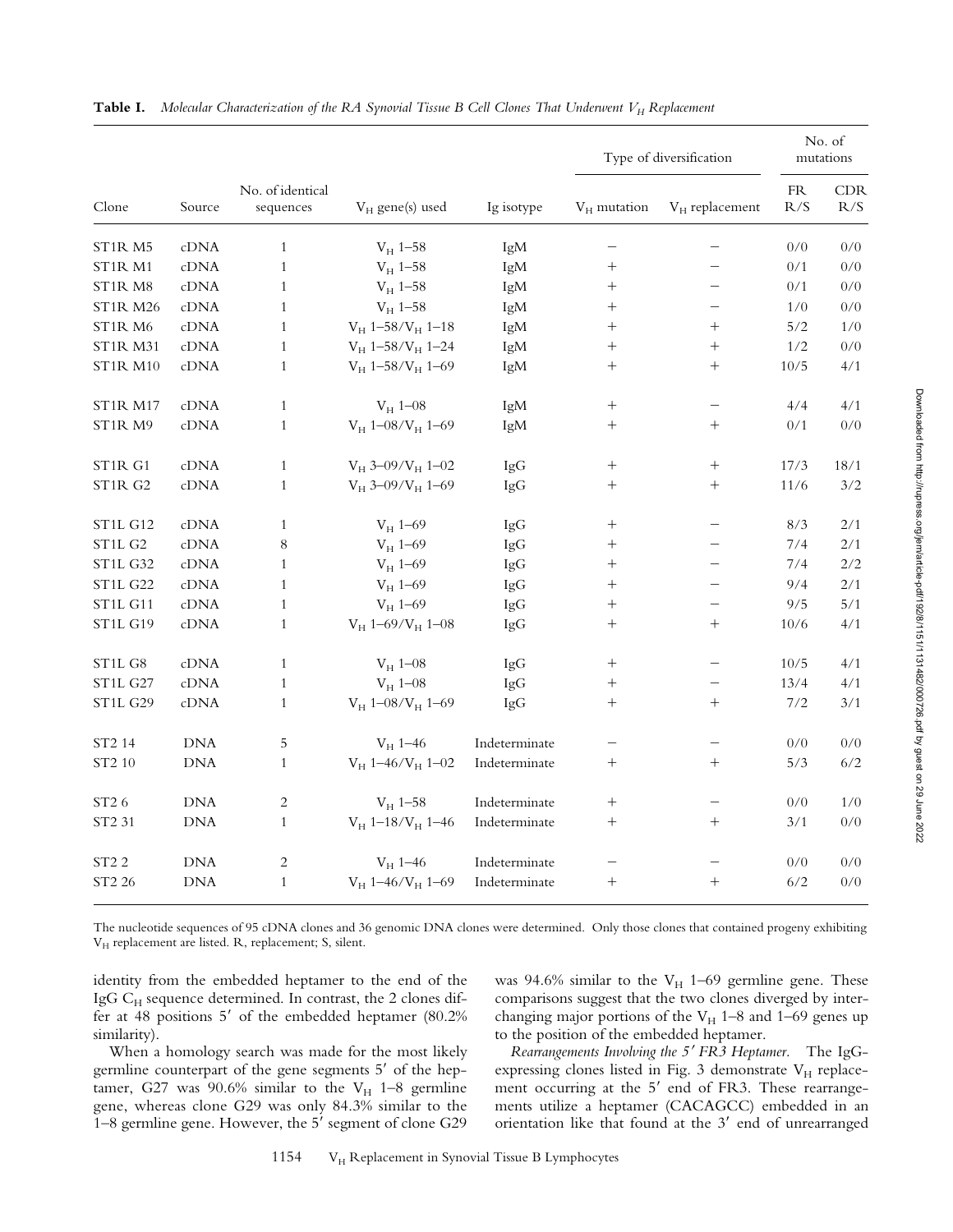

**Figure 1.** Schematic representation of  $V_H$  replacement occurring at the four heptameric sites defined in this study. The top panel illustrates a typical  $V_H$  to  $DJ_H$  rearrangement. The lower panels illustrate the four types of  $V_H$  replacement documented in this study.  $V_H$  segment replacement occurred at four discrete heptamer-like sequences, three located in FR3 (3' FR3 heptamer, mid-position FR3 heptamer, and  $5^7$  FR3 heptamer) and one located in CDR2 (CDR2 heptamer).

V<sub>H</sub> genes. This heptamer lies 52 nucleotides upstream of the 3' heptamer mentioned above.

As in the previous examples, there is 100% identity between the 2 clones from the embedded heptamer to the end of the  $C_H$  sequence, but only 82.6% similarity between these 2 clones upstream of the heptamer (33 differences). The upstream portion of clone G11 was most similar to the  $V_H$  1–69 germline gene (93.7%), whereas the same portion of clone G19 was most similar to the  $V_H$  1–08 germline gene (92.6%).

*Rearrangements Involving a Heptamer Embedded between the 5*9 *and 3*9 *FR3 Sites.* The clones listed in Fig. 4 illustrate V<sub>H</sub> replacement occurring at a heptamer (CACGGCC) located between the two sites mentioned above. This "midposition FR3 heptamer" is oriented like the 5' FR3 heptamer. The examples listed in the figure (M17 and M9) are members of an IgM-expressing clone from a different anatomic site of patient no. 1. In this case, there is only a onenucleotide difference between the two clones from the heptamer to the end of the IgM  $C_H$  sequence; this difference occurs outside of the HCDR3 in FR4. However, there are 43 nucleotide differences upstream of the heptamer (81.2% similarity). The  $5'$  portion of M9 derives from the  $V_H$  1–69 germline gene (99.6% similar), whereas the same portion of clone M17 is from the  $V_H$  1–8 germline gene (94.2% similar to 1–8 and only 81.9% similar to 1–69).



1155 Itoh et al.

**Figure 2.** cDNA clones exhibiting  $V_H$  replacement at the 3' FR3 embedded heptamer. Two  $V_H$ 1-IgG<sup>+</sup> clones from ST1L (G27 and G29) are aligned centrally with their most similar germline gene counterparts listed above and below. The gaps in the sequences represent the boundaries between the various FR and CDR. The 3' FR3 embedded heptamers are displayed with black backgrounds and the HCDR3 are boxed. Nucleotide differences between the two clones are indicated by dots and identities are indicated by asterisks. Nucleotide differences between the individual clones and their germline counterparts are indicated by letters and the identities are indicated by dashes. Note that the HCDR3 of the two clones are identical, whereas the  $V_H$  segments upstream of the heptamer are very different between the two clones and resemble different germline genes. Based on either genealogical trees or point mutations, the  $V<sub>H</sub>DJ<sub>H</sub>$  rearrangement of the original B cell clone is listed above the new  $V_HDI_H$  rearrangement.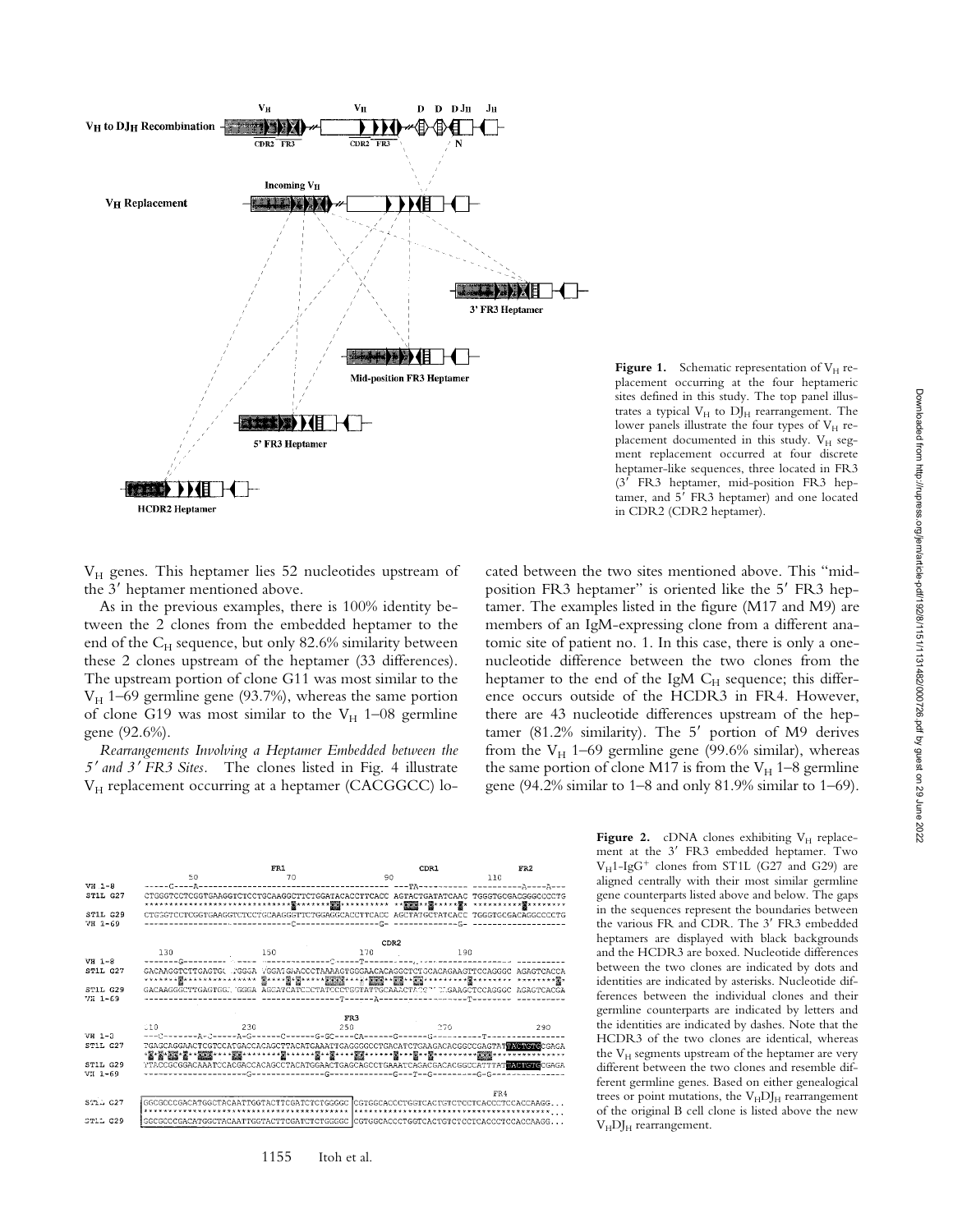

**Figure 3.** cDNA clones exhibiting  $V_H$  replacement at the 5' FR3 embedded heptamer. Two  $V_H$ 1-IgG<sup>+</sup> clones from ST1L (G11 and G19) are aligned as in Fig. 1. The original  $V_H D J_H$  rearrangement is listed above the new  $V_H D J_H$  rearrangement.

*Multiple Distinct Rearrangements Using Different Heptamers within the Same Original B Cell Clones.* We detected two examples of multiple independent  $V_H$  gene replacement events occurring in distinct progeny of single progenitor B cell clones. Fig. 5 A illustrates three replacements in the progeny of the ST1R M26 clone, each occurring at a different heptameric site. Thus, the rearranged M26  $V<sub>H</sub>DI<sub>H</sub>$ was replaced at the  $3'$  FR3 heptamer by a new V<sub>H</sub> 1–69 germline gene to become clone M10. In addition, a replacement occurred in a different subclone involving a new  $V_H$  1–18 germline gene at the mid-position FR3 heptamer, yielding clone M6. Finally, a replacement using the  $V_H$  1–24 germline gene occurred at the 5' FR3 heptamer, giving rise to clone M31.

The examples in Fig. 5 B represent two distinct  $V_H1$ gene replacement events ( $V_H$  1–2 and 1–69 segments) that occurred in a clone that originally used a  $V_H3$  gene ( $V_H$ 3–09). Both of these rearrangements used the same midposition FR3 heptamer. The identity of the original clone as a member of the  $V_H3$  family is clear because the nucleotides downstream from the embedded heptamer are identical to  $V_H$  3–09 and are not found in any  $V_H$ 1 family genes.

*DNA Sequence Analyses of V<sub>H</sub>1-expressing B Cell Clones from a Different Patient Confirm and Extend*  $\tilde{V_H}$  *Replacement Events* 

Based on these findings, we searched for evidence of  $V_H$ replacement at the genomic DNA level to avoid the possibility that the cDNA results represented artifacts of reverse transcription (RT)-PCR. In addition, these studies were carried out using synovial tissue (ST2) from a different RA patient to assure that this phenomenon was not unique to a single patient.

Fig. 6 shows the three examples of  $V_H$  replacement found in the  $V_H1$ -expressing DNA library from sample ST2. Fig. 6, A and B, confirm the occurrence of  $V_H$  replacement occurring at the 5' FR3 heptamer and the midposition FR3 heptamer.

However, Fig. 6 C documents a  $V_H$  replacement event that we had not detected at the cDNA level. This replacement occurred at a heptamer (CACAGAA) embedded in HCDR2. As in the previous examples, the 2 clones are identical 3' of the embedded heptamer, but only 82.3% similar 5' of the heptamer (25 differences). Both clones are identical to their respective germline genes ( $V_H$  1–46 and 1–69)  $5'$  of the heptamer.



**Figure 4.** cDNA clones exhibiting  $V_H$  replacement at a heptamer embedded between the 5' and 3' FR3 heptamers (mid-position FR3 heptamer). See the legend to Fig. 1.

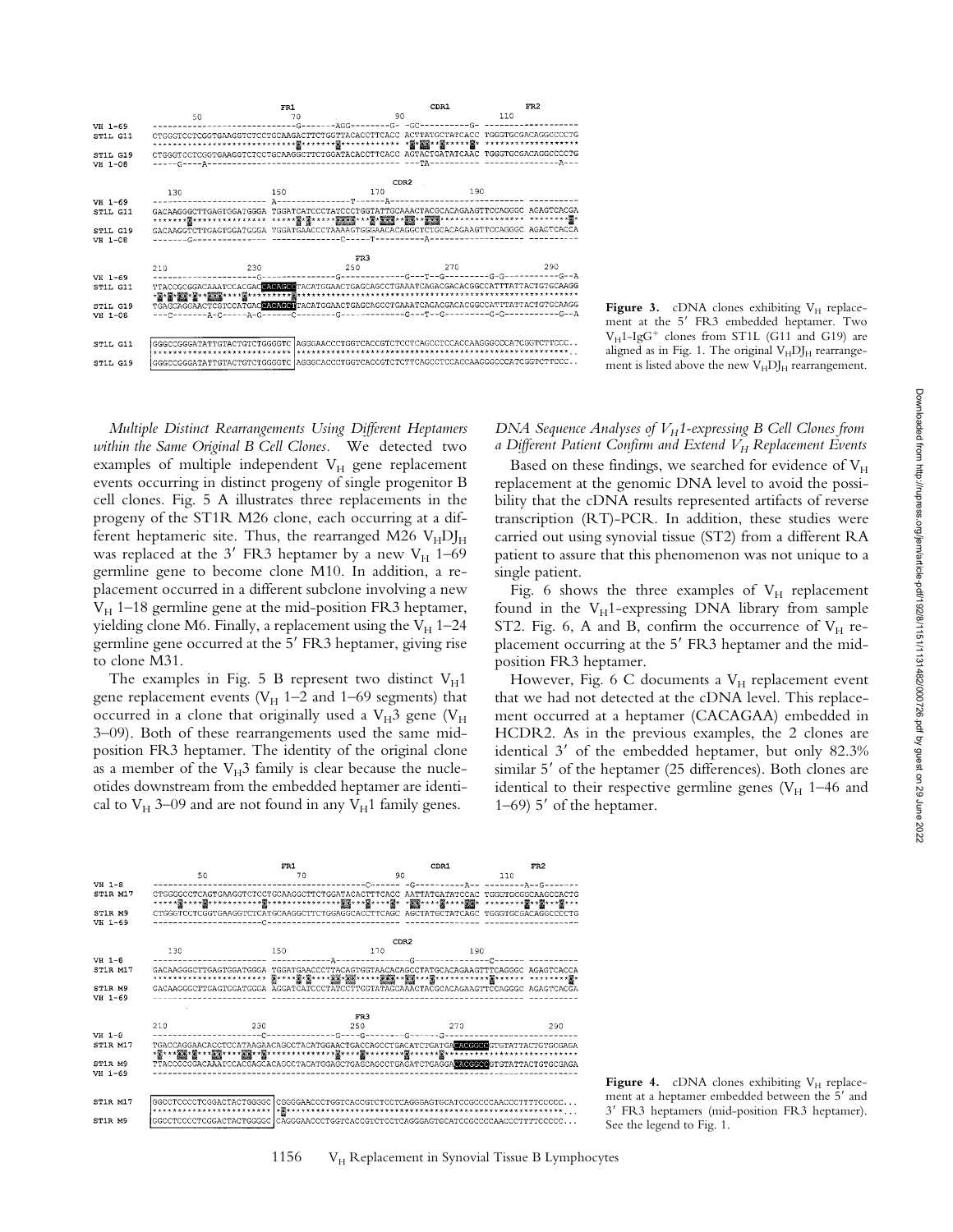

**Figure 5.** cDNA clones exhibiting multiple distinct secondary rearrangements using different heptamers. (A) Three distinct replacement events that occurred in the progeny of the parental ST1R M26 clone are listed below the original clone. Note that each clone used a different embedded heptamer to accomplish the replacement event. The most similar germline genes for M10 (1–69), M6 (1–18), and M31 (1–24) are not listed. (B) Two distinct replacement events that occurred in the progeny (ST1R G1 and G2) of a V $_H$ 3-09-expressing B cell clone. It is clear that the original clone expressed a  $V_H$ 3 gene because the nucleotides downstream from the embedded heptamer are identical to  $V_H$ 3-09 and are not found in any  $V_H1$  family genes.

#### *Ig VH Gene Diversification among the Clones Undergoing VH Replacement*

As indicated in Table I, the  $V_H$  replacement events detected in these synovial tissue samples usually occurred in B cells that had already had significant antigenic exposure and had accumulated V gene mutations. In addition, a comparison of the average numbers of mutations in the original clonal members (236 mutations/22 sequences; 10.73%) and the numbers of mutations in the "replaced" clones (144 mutations/11 sequences; 13.09%) indicates that the diversification process continued in those clones that had undergone  $V_H$  replacement. Therefore, these B cells remained immunocompetent after the secondary rearrangement event and received and responded to diversification signals.

Three genealogical trees that display examples of these clonal diversification events are presented in Fig. 7, along with the numbers, types, and locations of the  $V_H$  gene mutations that occurred in the various clonal members.

# *Use of LM-PCR to Detect DNA Breaks at the Sites of VH Replacement*

We used  $V_H$  family–specific LM-PCR to probe for blunt-ended dsDNA breaks at the embedded heptamers in the ST2 and ST3 synovial samples. Such products could represent intermediates of  $V_H$  replacement. Human bone marrow cells were used as positive controls and fibroblasts as negative controls in these studies.  $V<sub>H</sub>$ -containing products were obtained from both the synovial tissue and bone marrow B cell samples, whereas no products were obtained from the fibroblast DNA. For the synovial tissue samples, two products of  $\sim$ 300 and  $\sim$ 250 bp were detected (Fig. 8). The DNA sequences of  $V_H1$ -expressing clones ( $n = 50$ ) from the PCR products of ST3 revealed the linker ligated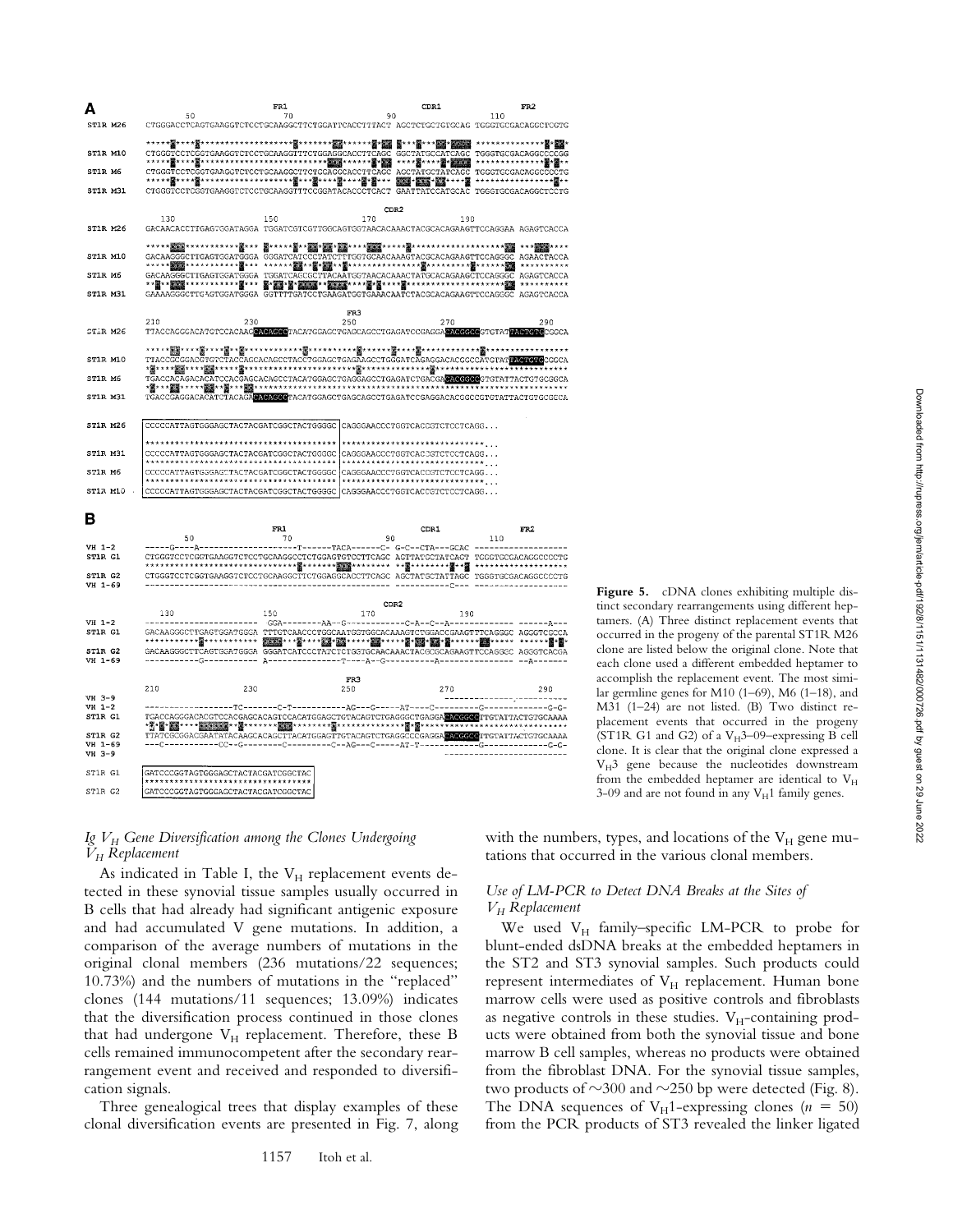

**Figure 6.** DNA clones exhibiting  $V_H$  replacements at the 5' FR3 heptamer and the mid-position FR3 heptamer and at a heptamer embedded in HCDR2. (A) An example of a replacement that occurred at the  $5'$ FR3 heptamer. Note that there is another potential heptameric site located 12 bp upstream of the 5' FR3 heptamer (highlighted in light gray). (B) An example of a replacement that occurred at the mid-position FR3 heptamer. (C) An example of a replacement that occurred at a heptamer located in HCDR2.

at or within the  $5'$  FR3 heptamer (300-bp product) and the  $3'$  FR3 heptamer (250-bp product), indicating that blunt dsDNA ends were available at these sites (data not shown).

#### *RAG-1 Gene Expression in the Synovial Tissues of RA Patients*

As V(D)J recombination requires RAG proteins, the identification of RAG gene expression would provide a possible mechanism for the identified DNA breaks and the secondary  $V_H$  gene segment rearrangements. Therefore, we used RT-PCR to search for RAG-1 gene expression in synovial tissue samples.

As shown in Fig. 9, RAG-1 mRNA was readily detected in several synovial tissue samples (lanes 2–5) and from human bone marrow (lane 1). The lack of RAG-1 gene expression in human fibroblasts (lane 6) and direct sequence analyses of these products (data not shown) confirmed the specificity of these reactions. As the primers used for these reactions flank a 5.2-kb intron in the RAG-1 gene, these 180-bp products could not have been generated from genomic DNA templates. Furthermore, preliminary singlecell PCR and cDNA sequencing analyses suggest expression of RAG-1 in a subset  $(\sim 20-30\%)$  of CD19<sup>+</sup> B cells from ST2 and ST3 (data not shown).

#### **Discussion**

In this study we identified four types of secondary  $V_H$ gene rearrangements that occurred among clonally related B cells that were expanded in the synovial tissues of different RA patients. Although chimeric V gene sequences can be generated artifactually by crossover events during PCR and cloning, we believe that it is highly unlikely that our findings represent artifacts because these rearrangements (a) were observed in three different synovial tissue samples from two RA patients, (b) were documented at both the cDNA and genomic DNA levels, (c) occurred only at sites in the  $V_H$  genes that exhibited heptamer-like sequences, and (d) were always in-frame and coded translatable proteins. (e) Finally, and perhaps most convincingly, is the finding that transcripts from progeny of two different clones displayed replacements of different genes either at the same heptamer (Fig. 5 A) or at distinct heptamers (Fig. 5 B). The possibility that replicates of the same DNA segments would have developed crossover artifacts involving different genes either at the same position or at different positions, each flanked by a cryptic RSS, is remote.

Because these  $V_H$  replacement events occurred in B cells that exhibited dsDNA breaks at heptamer-like sequences (Fig. 8) and expressed RAG-1 proteins (Fig. 9), we believe that these V gene replacements were RSS specific and RAG mediated. Such a process has been shown to occur in vitro (39–42, 61) and in vivo (6–9, 18, 43–46), and the identification of circular DNA containing the outgoing  $V_H$ gene joined to the RSS of the incoming  $V_H$  gene (42, 61) suggests that the process involves the RAG proteins and the V(D)J recombination process. However, these rearrangements require the formation of hybrid joints between the coding end of the incoming  $V_H$  gene and the signal end of the outgoing  $V_H$  gene segment (5, 9, 18).

Nevertheless, we cannot exclude the possibility that these VH replacement events were mediated by a non–sitespecific, general recombination process such as gene conversion, a mechanism that is involved in the diversification of the  $\lambda$ 5/14.1 component of the pre-BCR in humans (62) as well as the BCR of chickens (63, 64) and rabbits (65, 66). If gene conversion is responsible for these secondary recombination events, the site of cross-strand exchange could be located anywhere downstream of the first mismatch and upstream of the next mismatch between the incoming/donor germline  $V_H$  gene sequence and the outgoing/recipient rearranged gene segment.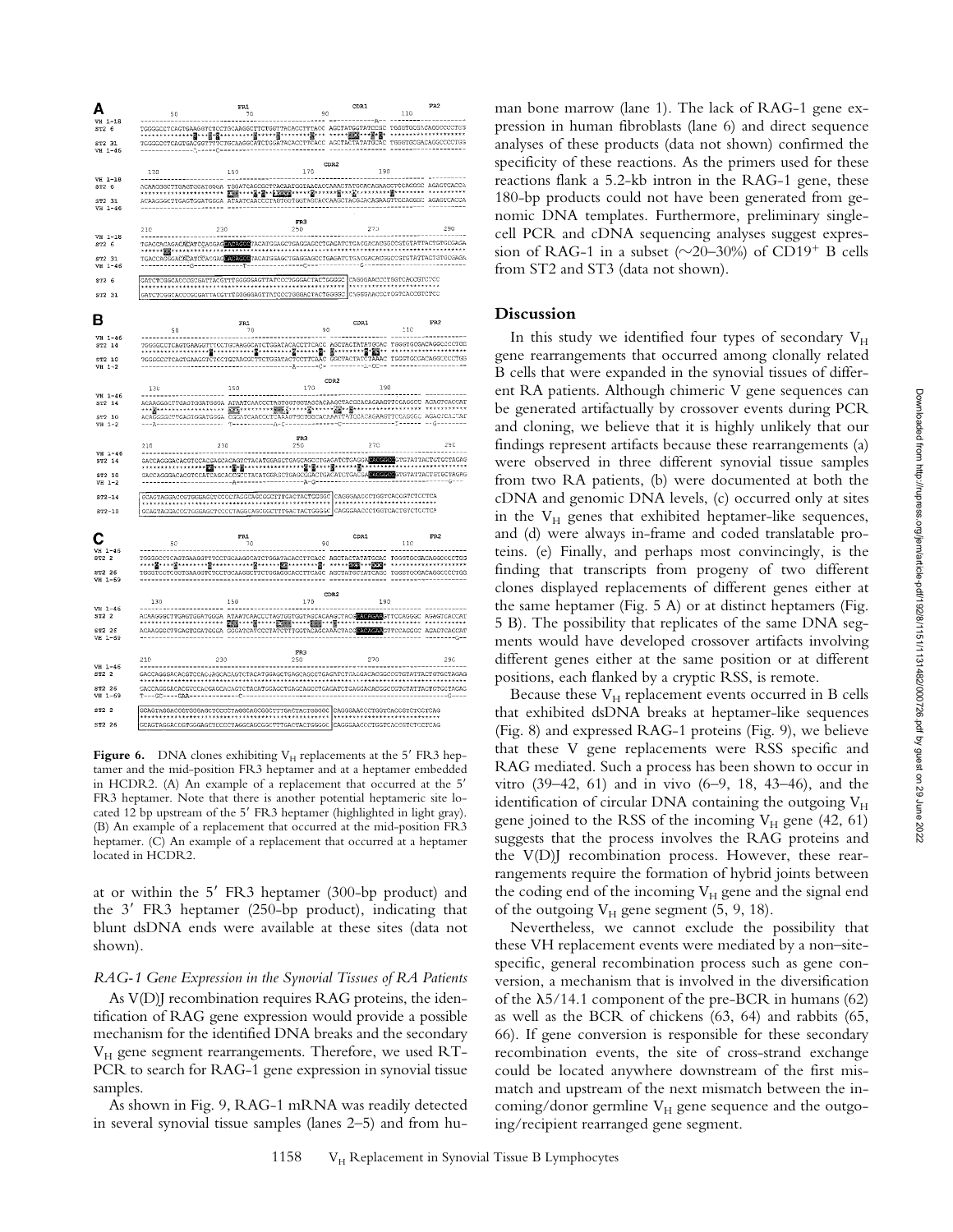

**Figure 7.** Representative examples of  $V_H$  diversification occurring in the B cell clones that exhibit  $V_H$  replacements. In each instance (A, B, and C), the identified cDNA clones are represented by filled circles and the presumed (unidentified) clones are represented by hashed circles. The numbers of mutations are contained within the circles and their locations (FR vs. CDR) and types (replacement [R] vs. silent [S]) are displayed adjacent to the circles.

The data that favor a RAG-mediated recombination event include: (a) the size of the fragments being replaced, as gene conversion usually involves smaller segments of DNA; (b) the apparent insertion of the new DNA fragment at specific sites (heptamer-like sequences), as the insertion of DNA via gene conversion is generally viewed as a non– site-specific process; (c) the presence of dsDNA breaks at these heptamer-like sequences, especially those clones with multiple distinct rearrangements (Fig. 5); and (d) the expression of RAG-1 in these B cell populations. The data that are atypical for classical  $V(D)$  recombination include the absence of detectable nonameric sequences 12 or 23 bp from the cryptic heptamers (vide infra) and the lack of coding end processing at the junctions of the new rearrangements (Figs. 2–5). However, these latter findings are not completely incompatible with a RAG-mediated process, as nonamers are not essential for in vitro rearrangements (67) and in situations in which hybrid joint formation is facilitated (e.g., Ku knockout mice [68]), the hybrid junctions frequently do not display evidence of N-insertions and exonuclease activity (69). Thus, both site-specific and general recombination mechanisms may be responsible for these V<sub>H</sub> replacement events, and the two mechanisms may not be mutually exclusive. Indeed, a mechanism involving RAG-mediated cleavage at cryptic RSS followed by DNA segment exchange mediated by homologous recombination may not be unreasonable. Clearly, further study will

be required to determine the relative contributions of these two mechanisms. Nevertheless, at this point our data suggest a likely role for cryptic heptamers and RAG in these secondary  $V_H$  gene rearrangements.

In this study we identified four cryptic heptamers that appeared to be involved in these secondary rearrangements. Three of these heptamers were within FR3 (Figs. 2–5, and Fig. 6, A and B) and one in HCDR2 (Fig. 6 C). The hep-



Figure 8. LM-PCR identifies dsDNA fragments generated by cleavage at the 5' and 3' heptamers. Genomic DNA was prepared from CD19<sup>+</sup> cells from two synovial tissue samples (lanes 1 and 2) and from human bone marrow (lane 3) by the agarose plug method (reference 53). LM-PCR was then used to identify blunt-ended dsDNA breaks (reference 55). The  $V_H$ -containing products of these reactions were visualized with ethidium bromide staining. The 320- and 249-bp bands contained DNA fragments with the linker attached at or in the  $5'(320$  bp) and  $3'(249$  bp) heptamers. Lane 4 is a template-deprived negative control. M, marker lane.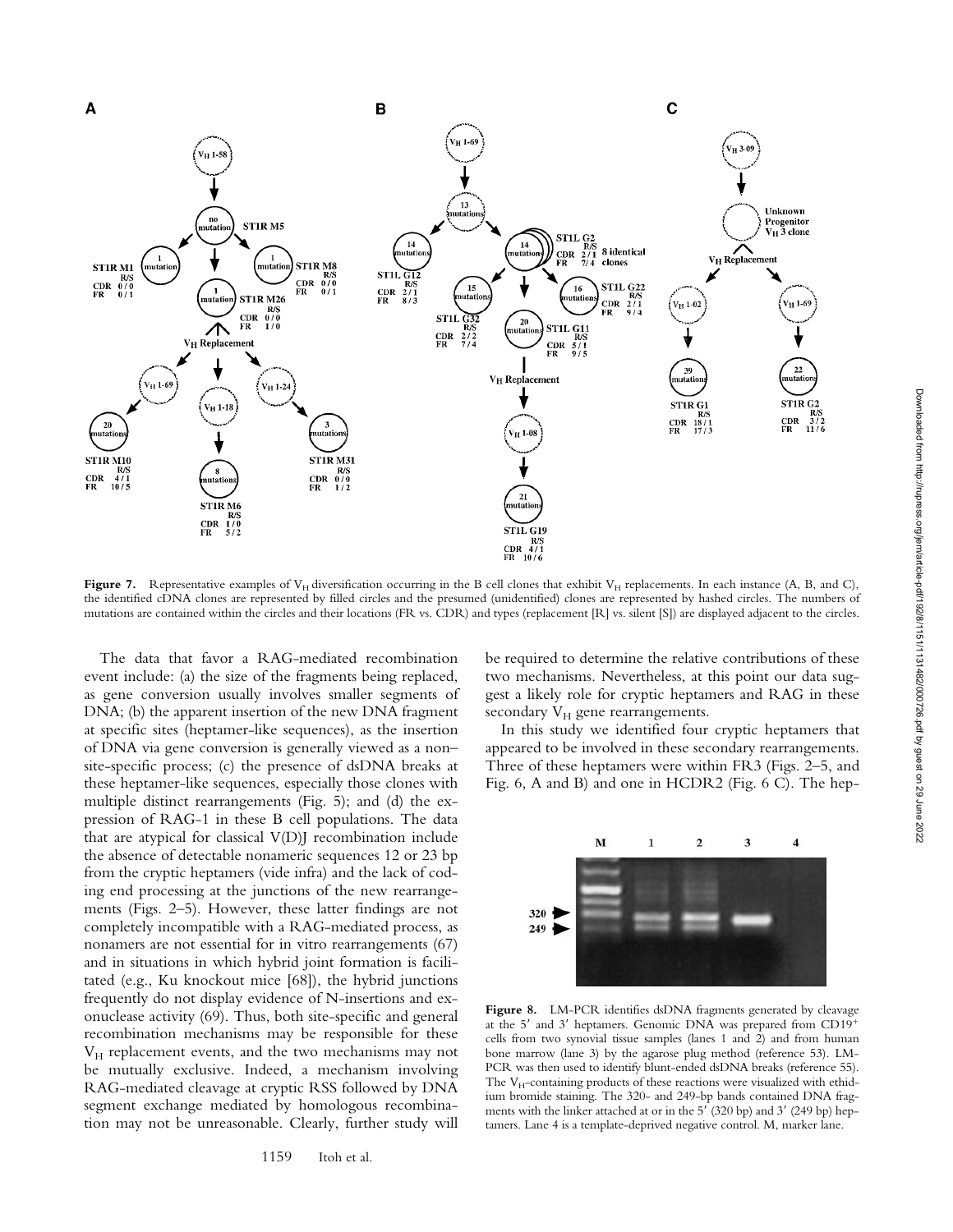

**Figure 9.** RAG-1 gene expression in the synovial tissues of RA patients. RAG-1 was readily detected by RT-PCR in the cDNA obtained from several synovial tissue samples (lanes 2–5) and from human bone marrow (lane 1). Lane 6 is a negative control (human fibroblast cDNA) and lane 7 is a template-deprived negative control. PCR products and DNA markers were visualized by ethidium bromide staining after agarose gel electrophoresis. M, marker lane.

tamer located at the end of FR3 was in an inverse orientation like that found at the  $5'$  end of D segments and corresponded exactly to that described previously in murine  $V_H$ gene replacement events  $(9, 39-41)$ . The  $5'$  FR3 heptamer, the mid-position FR3 heptamer, and the heptamer in HCDR2 were oriented like those found at the 3' ends of unrearranged  $V_H$  genes. All of these heptamers displayed the essential  $5'$  three nucleotides CAC (67), followed by variations on the expected AGTG sequence (e.g., AGCC, GGCC). In vitro studies (67) indicate that these sequences will permit recombination, albeit at reduced efficiencies. It is possible that any heptamer that has a CAC motif at its 5' end can act as an embedded RSS for secondary rearrangements. In this regard, the genomic DNA clones listed in Fig. 6 A (ST2 6 and ST2 31) exhibit a heptameric sequence (CACATCC; highlighted in light gray in Fig. 6 A) 12 nucleotides upstream of the 5' FR3 heptamer that could have functioned as an RSS in this instance. If this is the case, then this represents still another FR3 heptamer in addition to the three previously discussed.

Classical V(D)J recombination requires a heptamer, a spacer of either 12 or 23 bp, and a nonamer (ACAAAA-ACC-3' [3, 4]). We could not define a standard nonamer sequence 12 or 23 bp from the heptamers described, although the clones listed in Fig. 5 B display a potential nonamer 12 bp downstream of the cryptic heptamer; this sequence spans the FR3–CDR3 junction. Nevertheless, the requirements for effective nonamers are far less stringent than for heptamers (67), and in vitro recombination studies suggest that nonamers may not be necessary (5). The inability to define a classical nonamer is consistent with previous studies of  $V_H$  replacement (9) and led to the suggestion that there might be a different nonamer sequence specific for V gene replacement  $(9)$ .

Secondary  $V_H$  gene recombination events would be expected to involve incoming genes that are located upstream of the originally rearranged (and outgoing)  $V_H$  gene. In one combination it was impossible to determine which was the original gene (ST1R M17 and M9). However, in 10 instances this determination was clear, either because of critical nucleotide point differences (e.g., ST2 2→ST2 26; see

the 9 nucleotides within the common downstream FR3 sequence in Fig. 5 C) or because of an obvious genealogical progression (e.g., ST1L G11→G19; ST1L G27→G29; ST1R M26→M10, M6, and M31; ST1R G1 and G2 [see Fig. 6]). In 5 of the 10 instances in which chronology was clear, the incoming gene was located 5' of the original outgoing gene. However, in five events this was not the case. Therefore, in these instances the new rearrangement may have involved a  $V_H$  gene residing on the other chromosome or the original locus may have been inverted (e.g., by a D-J $_H$  rearrangement that involved the heptamer at the 3' end of a D segment [17]).

The  $V_H$  1–69 gene was frequently involved in these  $V_H$ replacement events (6/11 instances), despite the fact that it is not overexpressed in the normal human B cell repertoire (70). This suggests that certain  $V_H$  genes may be favored in the replacement process. This is consistent with the findings that discrete  $V_H$  genes were nonstochastically involved in spontaneous (71) and induced (61)  $V_H$  replacement events in murine B cell lines.

We were surprised that these secondary  $V_H$  rearrangements occurred so frequently in these synovial tissue B cells. 8/95  $V_H$ 1-expressing cDNA clones and 3/36  $V_H$ 1expressing genomic DNA clones from 3 anatomically distinct synovial tissues exhibited this phenomenon (Table I). This represents a frequency of 8.4%. As our DNA sequencing strategies restricted us to identifying  $V_H$  replacements that involved  $V_H1$  family genes replacing  $V_H1$  genes, the frequency of these events might have been higher had we searched for  $V_H$  replacements that involved  $V_H$  segments from other families being incorporated into  $V_H1$ .

It remains to be determined whether this high frequency of  $V_H$  replacement events represents a feature of normal GC reactions or of the ectopic GC reactions identified in RA (37, 38). In this regard, Wilson et al. (18) documented  $V_H$  replacement occurring at a 5' FR3 heptamer found in  $V_H$ 4 family genes in a subset of tonsilar B cells that express solely IgD and exhibit an especially high frequency of somatic point mutations (72). As our studies were performed with unfractionated B cells, we cannot determine the precise cellular subset in which these events occurred. However, as all of the cDNA transcripts analyzed in our study were of the IgM and IgG varieties (Figs. 2–5),  $V_H$  replacement is not limited to  $IgD^{+}IgM^{-}B$  cells. In addition, the appearance of point mutations in every case of  $V_H$  replacement (Table I) suggests that these B cells maintained a functional BCR that promoted viability (73) and permitted continued clonal expansion and somatic hypermutation in the "replaced" clone. Meffre et al. recently described a subset of human B lymphocytes marked by the coexpression of conventional and surrogate L chains that is enriched in the synovial tissues of certain RA patients (74). These cells express RAG mRNA and show evidence of receptor editing. It will be interesting to see if this unusual B cell subset is a component of the B cell expansions that are characteristic of RA and that can undergo  $V_H$  replacement.

These surprisingly frequent  $V_H$  replacement events may have significance for the autoreactivity seen in RA, as they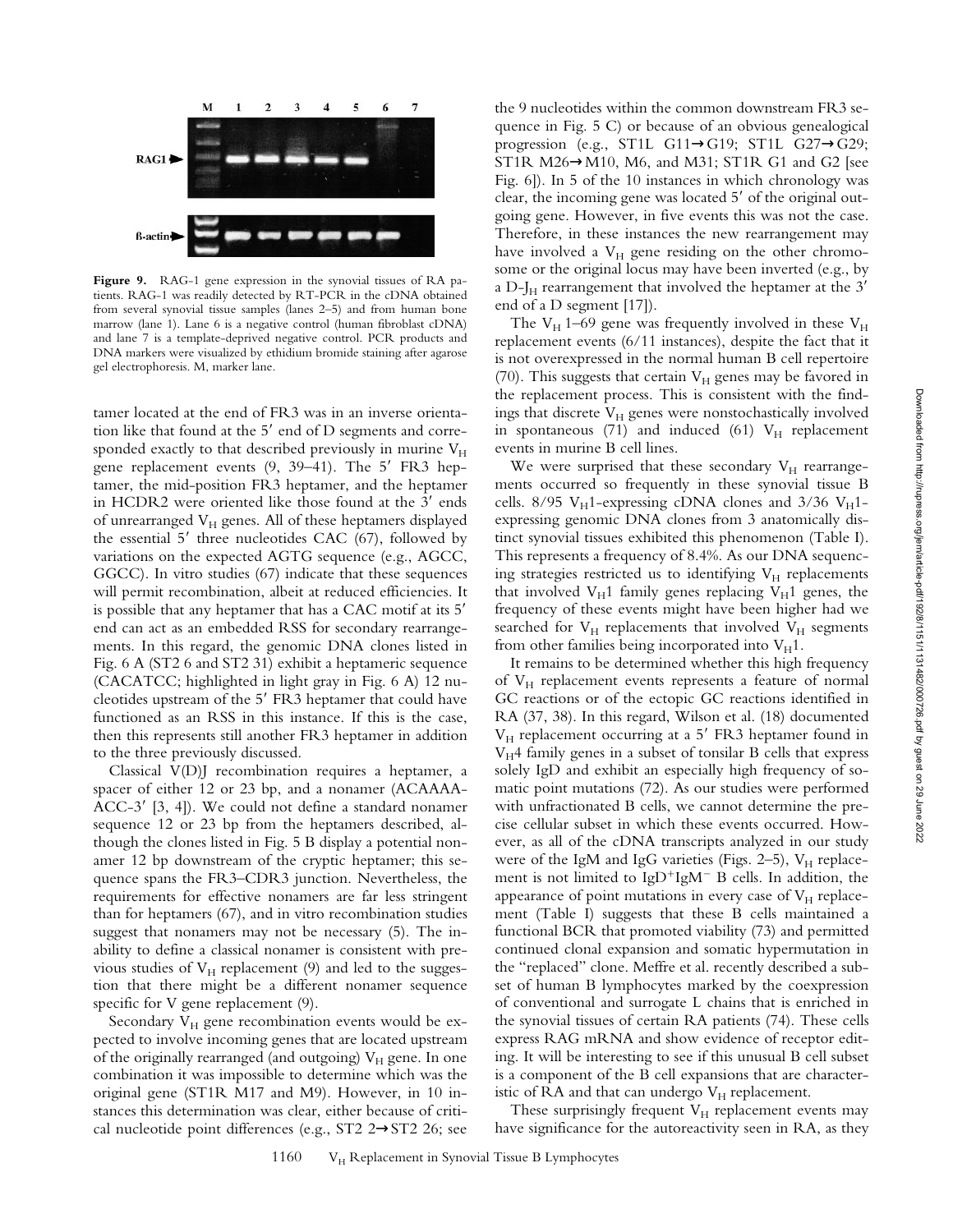could either maintain or break self-tolerance. RA is characterized classically by the expansion of RF-producing B cells that often increase in affinity as the disease progresses (75) and that correlate with disease severity (76). Furthermore, B cells and plasma cells with this autospecificity are enriched to very high numbers within the synovial tissues of RA patients (77). As it is clear from transgenic mouse models of autoimmunity that secondary rearrangements of either  $V_H$  or  $V_L$  can lead to non–self-reactive receptors (6–9, 43), it seems reasonable that  $V_H$  replacement of autoreactive BCR may be occurring in RA. However, we should stress that we do not know the antigenic reactivities of the B cell clones involved in the  $V_H$  replacement events reported in this study.

However, it also seems reasonable that because receptor revision may be diversity (not tolerance) driven (56, 78), it could lead to autoimmunity. Indeed, several recent studies support this notion (11, 79). Most relevant is the study of Brard et al. documenting that anergic B cells from autoimmune prone mice could be activated to produce pathogenic autoantibodies after somatic mutation and receptor revision (11). The fact that the  $V_H$  1–69 gene, which appears to be a preferred donor in the  $V_H$  replacement events detected in synovial tissue B cells, is frequently used to assemble RF (80) may support the notion that revision can inadvertently lead to autoreactivity.

The ectopic GC reactions that take place in the synovial tissues of RA patients may compound this tendency. As these GC reactions occur within a microenvironment that does not normally support B cell diversification, they may not provide the same types and/or relative quantities of diversification signals as natural GCs. This could lead to differences in the degrees that various diversification mechanisms are employed (e.g., somatic mutation versus receptor revision) or in their regulation (e.g., lack of occurrence or selection of replacement mutations at appropriate rates and locations that could lead to dysfunctional BCRs and/or to the initiation of autoreactivity). In the latter regard, the  $V_H$ gene sequences derived from the synovial tissue B cells of our RA cases in many instances failed to exhibit the types of replacement to silent mutation ratios typically seen in antigen-selected immune reactions (Fig. 7 [81, 82]). Furthermore, they did not localize to RGYW motifs (83) with the expected frequencies (data not shown), a feature also seen in B lymphocytes from some patients with another autoimmune disorder, systemic lupus erythematosus (84). Thus, the nonphysiologic nature of the rheumatoid synovial GC–like environment or a primary defect in the mutation apparatus may support dysregulated B cell diversification events. These dysregulated events, combined with a defect in selection against autoreactivity, either genetic or acquired, and the provision of T cell help, might play an important role in the immunopathogenesis of autoimmune disorders such as RA.

The authors thank Drs. Martin Weigert and Michel Nussenzweig for their valuable discussions and Drs. Jack Silver, Charles C. Chu, and Peter K. Gregersen for their critical review of the manuscript.

1161 Itoh et al.

This work was supported in part by U.S. Public Health Service grant AI10811 from the National Institute of Allergy and Infectious Diseases, National Institutes of Health, by the Leonard Wagner Autoimmunity Research Fund, The Jerry and Cecile Shore Fund for Immunologic Research, and by the Richard and Nancy Leeds Fund of the Department of Medicine of North Shore University Hospital.

*Submitted: 2 May 2000 Revised: 4 August 2000 Accepted: 24 August 2000*

#### **References**

- 1. Tonegawa, S. 1983. Somatic generation of antibody diversity. *Nature.* 302:575–581.
- 2. Alt, F.W., E.M. Oltz, F. Young, J. Gorman, G. Taccioli, and J. Chen. 1992. VDJ recombination. *Immunol. Today.* 13:306– 314.
- 3. Early, P., H. Huang, M. Davis, K. Calame, and L. Hood. 1980. An immunoglobulin heavy chain variable region gene is generated from three segments of DNA: VH, D and JH. *Cell.* 19:981–992.
- 4. Sakano, H., R. Maki, Y. Kurosawa, W. Roeder, and S. Tonegawa. 1980. Two types of somatic recombination are necessary for the generation of complete immunoglobulin heavy-chain genes. *Nature.* 286:676–683.
- 5. Gellert, M. 1997. Recent advances in understanding V(D)J recombination. *Adv. Immunol.* 64:39–64.
- 6. Gay, D., T. Saunders, S. Camper, and M. Weigert. 1993. Receptor editing: an approach by autoreactive B cells to escape tolerance. *J. Exp. Med.* 177:999–1008.
- 7. Radic, M.Z., J. Erikson, S. Litwin, and M. Weigert. 1993. B lymphocytes may escape tolerance by revising their antigen receptors. *J. Exp. Med.* 177:1165–1173.
- 8. Tiegs, S.L., D.M. Russell, and D. Nemazee. 1993. Receptor editing in self-reactive bone marrow B cells. *J. Exp. Med.* 177:1009–1020.
- 9. Chen, C., Z. Nagy, E.L. Prak, and M. Weigert. 1995. Immunoglobulin heavy chain gene replacement: a mechanism of receptor editing. *Immunity.* 3:747–755.
- 10. Bertrand, F.E., R. Golub, and G.E. Wu. 1998. V(H) gene replacement occurs in the spleen and bone marrow of nonautoimmune quasi-monoclonal mice. *Eur. J. Immunol.* 28: 3362–3370.
- 11. Brard, F., M. Shannon, E.L. Prak, S. Litwin, and M. Weigert. 1999. Somatic mutation and light chain rearrangement generate autoimmunity in anti–single-stranded DNA transgenic MRL/lpr mice. *J. Exp. Med.* 190:691–704.
- 12. de Wildt, R.M., R.M.A. Hoet, W.J. van Venrooij, I.M. Tomlinson, and G. Winter. 1999. Analysis of heavy and light chain pairings indicates that receptor editing shapes the human antibody repertoire. *J. Mol. Biol.* 285:895–901.
- 13. Lopez-Macias, C., U. Kalinke, M. Cascalho, M. Wabl, H. Hengartner, R.M. Zinkernagel, and A. Lamarre. 1999. Secondary rearrangements and hypermutation generate sufficient B cell diversity to mount protective antiviral immunoglobulin responses. *J. Exp. Med.* 189:1791–1798.
- 14. Kelsoe, G. 1996. Life and death in germinal centers (redux). *Immunity.* 4:107–111.
- 15. Wilson, P., Y.J. Liu, J. Banchereau, J.D. Capra, and V. Pascual. 1998. Amino acid insertions and deletions contribute to diversify the human Ig repertoire. *Immunol. Rev.* 162:143– 151.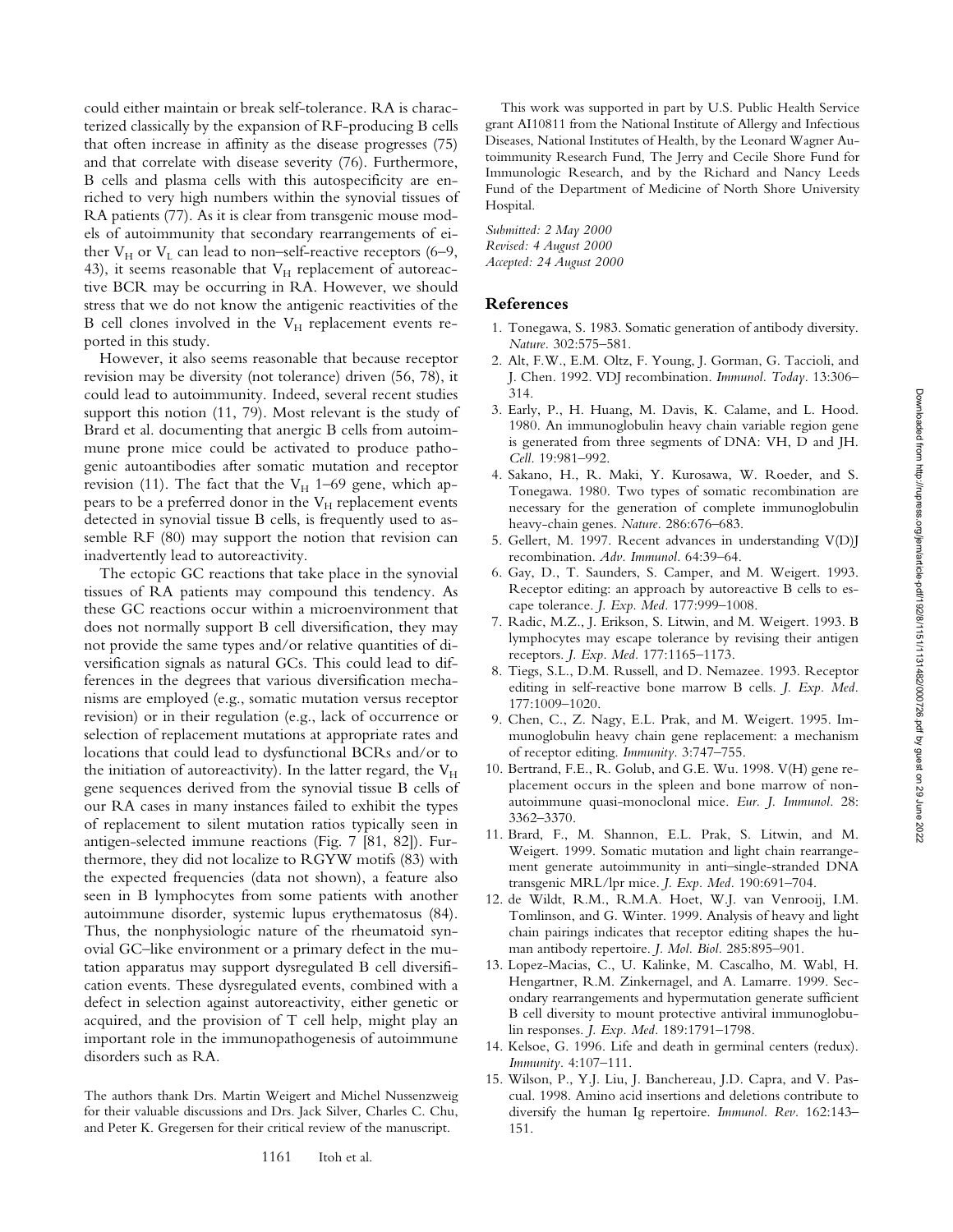- 16. Goossens, T., U. Klein, and R. Kuppers. 1998. Frequent occurrence of deletions and duplications during somatic hypermutation: implications for oncogene translocations and heavy chain disease. *Proc. Natl. Acad. Sci. USA.* 95:2463–2468.
- 17. Nemazee, D., and M. Weigert. 2000. Revising B cell receptors. *J. Exp. Med.* 191:1813–1817.
- 18. Wilson, P.C., K. Wilson, Y.-J. Liu, J. Banchereau, V. Pascual, and J.D. Capra. 2000. Receptor revision of immunoglobulin heavy chain variable region genes in normal human B lymphocytes. *J. Exp. Med.* 191:1881–1894.
- 19. Harris, E.D., Jr. 1990. Rheumatoid arthritis. Pathophysiology and implications for therapy. *N. Engl. J. Med.* 322:1277– 1289.
- 20. Feldmann, M., F.M. Brennan, and R.N. Maini. 1996. Rheumatoid arthritis. *Cell.* 85:307–310.
- 21. Good, R., and W. Mazzitello. 1957. The simultaneous occurrence of rheumatoid arthritis and agammaglobulinemia. *J. Lab. Clin. Med.* 49:343–357.
- 22. Rawson, A.J., J.L. Hollander, F.P. Quismorio, and and N.M. Abelson. 1969. Experimental arthritis in man and rabbit dependent upon serum anti-immunoglobulin factors. *Ann. NY Acad. Sci.* 168:188–194.
- 23. Holmdahl, R., C. Vingsbo, J.A. Mo, E. Michaelsson, V. Malmstrom, L. Jansson, and U. Brunsberg. 1995. Chronicity of tissue-specific experimental autoimmune disease: a role for B cells? *Immunol. Rev.* 144:109–135.
- 24. Zhao, Y.X., A. Abdelnour, R. Holmdahl, and A. Tarkowski. 1995. Mice with the xid B cell defect are less susceptible to developing *Staphylococcus aureus*-induced arthritis. *J. Immunol.* 155:2067–2076.
- 25. Taylor, P.C., C. Plater-Zyberk, and R.N. Maini. 1995. The role of the B cells in the adoptive transfer of collagen-induced arthritis from DBA/1 (H-2q) to SCID (H-2d) mice. *Eur. J. Immunol.* 25:763–769.
- 26. Waaler, E. 1940. On the occurrence of a factor in human serum activating the specific agglutination of sheep blood corpuscles. *Acta Pathol. Microbiol. Scand.* 17:172–188.
- 27. Rose, H.M., C. Ragan, E. Pearce, and M.O. Lipman. 1948. Differential agglutination of normal and sensitized sheep erythrocytes by sera of patients with rheumatoid arthritis. *Proc. Soc. Exp. Biol. Med.* 68:1–6.
- 28. Clague, R.B., K. Morgan, I. Reynolds, and H.J. Williams. 1994. The prevalence of serum IgG antibodies to type II collagen in American patients with rheumatoid arthritis. *Br. J. Rheumatol.* 33:336–338.
- 29. Snowden, N., I. Reynolds, K. Morgan, and L. Holt. 1997. T cell responses to human type II collagen in patients with rheumatoid arthritis and healthy controls. *Arthritis Rheum.* 40: 1210–1218.
- 30. Schellekens, G.A., B.A. de Jong, F.H. van den Hoogen, L.B. van de Putte, and W.J. van Venrooij. 1998. Citrulline is an essential constituent of antigenic determinants recognized by rheumatoid arthritis-specific autoantibodies. *J. Clin. Invest.* 101:273–281.
- 31. Phillips, P.E. 1988. Evidence implicating infectious agents in rheumatoid arthritis and juvenile rheumatoid arthritis. *Clin. Exp. Rheumatol.* 6:87–94.
- 32. Kouri, T., J. Petersen, G. Rhodes, K. Aho, T. Palosuo, M. Heliovaara, H. Isomaki, R. von Essen, and J.H. Vaughan. 1990. Antibodies to synthetic peptides from Epstein-Barr nuclear antigen-1 in sera of patients with early rheumatoid arthritis and in preillness sera. *J. Rheumatol.* 17:1442–1449.
- 33. Hajeer, A.H., A.J. MacGregor, A.S. Rigby, W.E. Ollier, D.

Carthy, and A.J. Silman. 1994. Influence of previous exposure to human parvovirus B19 infection in explaining susceptibility to rheumatoid arthritis: an analysis of disease discordant twin pairs. *Ann. Rheum. Dis.* 53:137–139.

- 34. Kouskoff, V., A.S. Korganow, V. Duchatelle, C. Degott, C. Benoist, and D. Mathis. 1996. Organ-specific disease provoked by systemic autoimmunity. *Cell.* 87:811–822.
- 35. Korganow, A.S., H. Ji, S. Mangialaio, V. Duchatelle, R. Pelanda, T. Martin, C. Degott, H. Kikutani, K. Rajewsky, J.L. Pasquali, C. Benoist, and D. Mathis. 1999. From systemic T cell self-reactivity to organ-specific autoimmune disease via immunoglobulins. *Immunity.* 10:451–461.
- 36. Matsumoto, I., A. Staub, C. Benoist, and D. Mathis. 1999. Arthritis provoked by linked T and B cell recognition of a glycolytic enzyme. *Science.* 286:1732–1735.
- 37. Randen, I., O.J. Mellbye, O. Forre, and J.B. Natvig. 1995. The identification of germinal centres and follicular dendritic cell networks in rheumatoid synovial tissue. *Scand. J. Immunol.* 41:481–486.
- 38. Schroder, A.E., A. Greiner, C. Seyfert, and C. Berek. 1996. Differentiation of B cells in the nonlymphoid tissue of the synovial membrane of patients with rheumatoid arthritis. *Proc. Natl. Acad. Sci. USA.* 93:221–225.
- 39. Kleinfield, R., R.R. Hardy, D. Tarlinton, J. Dangl, L.A. Herzenberg, and M. Weigert. 1986. Recombination between an expressed immunoglobulin heavy-chain gene and a germline variable gene segment in a Ly  $1^+$  B-cell lymphoma. *Nature.* 322:843–846.
- 40. Reth, M., P. Gehrmann, E. Petrac, and P. Wiese. 1986. A novel VH to VHDJH joining mechanism in heavy-chainnegative (null) pre-B cells results in heavy-chain production. *Nature.* 322:840–842.
- 41. Kleinfield, R.W., and M.G. Weigert. 1989. Analysis of VH gene replacement events in a B cell lymphoma. *J. Immunol.* 142:4475–4482.
- 42. Covey, L.R., P. Ferrier, and F.W. Alt. 1990. VH to VHDJH rearrangement is mediated by the internal VH heptamer. *Int. Immunol.* 2:579–583.
- 43. Cascalho, M., J. Wong, and M. Wabl. 1997. VH gene replacement in hyperselected B cells of the quasimonoclonal mouse. *J. Immunol.* 159:5795–5801.
- 44. Deane, M., and J.D. Norton. 1990. Immunoglobulin heavy chain gene rearrangement involving V-V region recombination. *Nucleic Acids Res.* 18:1652.
- 45. Brokaw, J.L., S.M. Wetzel, and B.A. Pollok. 1992. Conserved patterns of somatic mutation and secondary VH gene rearrangement create aberrant Ig-encoding genes in Epstein-Barr virus-transformed and normal human B lymphocytes. *Int. Immunol.* 4:197–206.
- 46. Choi, Y., S.J. Greenberg, T.L. Du, P.M. Ward, P.M. Overturf, M.L. Brecher, and M. Ballow. 1996. Clonal evolution in B-lineage acute lymphoblastic leukemia by contemporaneous VH-VH gene replacements and VH-DJH gene rearrangements. *Blood.* 87:2506–2512.
- 47. Itoh, K., R. Furie, E. Chartash, R. Jain, and N. Chiorazzi. 1999. Rheumatoid arthritis synovial B cells exhibit novel and unexpected features of the immunoglobulin V gene mutation process. *Arthritis Rheum.* 42:S85.
- 48. Arnett, F.C., S.M. Edworthy, D.A. Bloch, D.J. McShane, J.F. Fries, N.S. Cooper, L.A. Healey, S.R. Kaplan, M.H. Liang, H.S. Luthra, et al. 1988. The American Rheumatism Association 1987 revised criteria for the classification of rheumatoid arthritis. *Arthritis Rheum.* 31:315–324.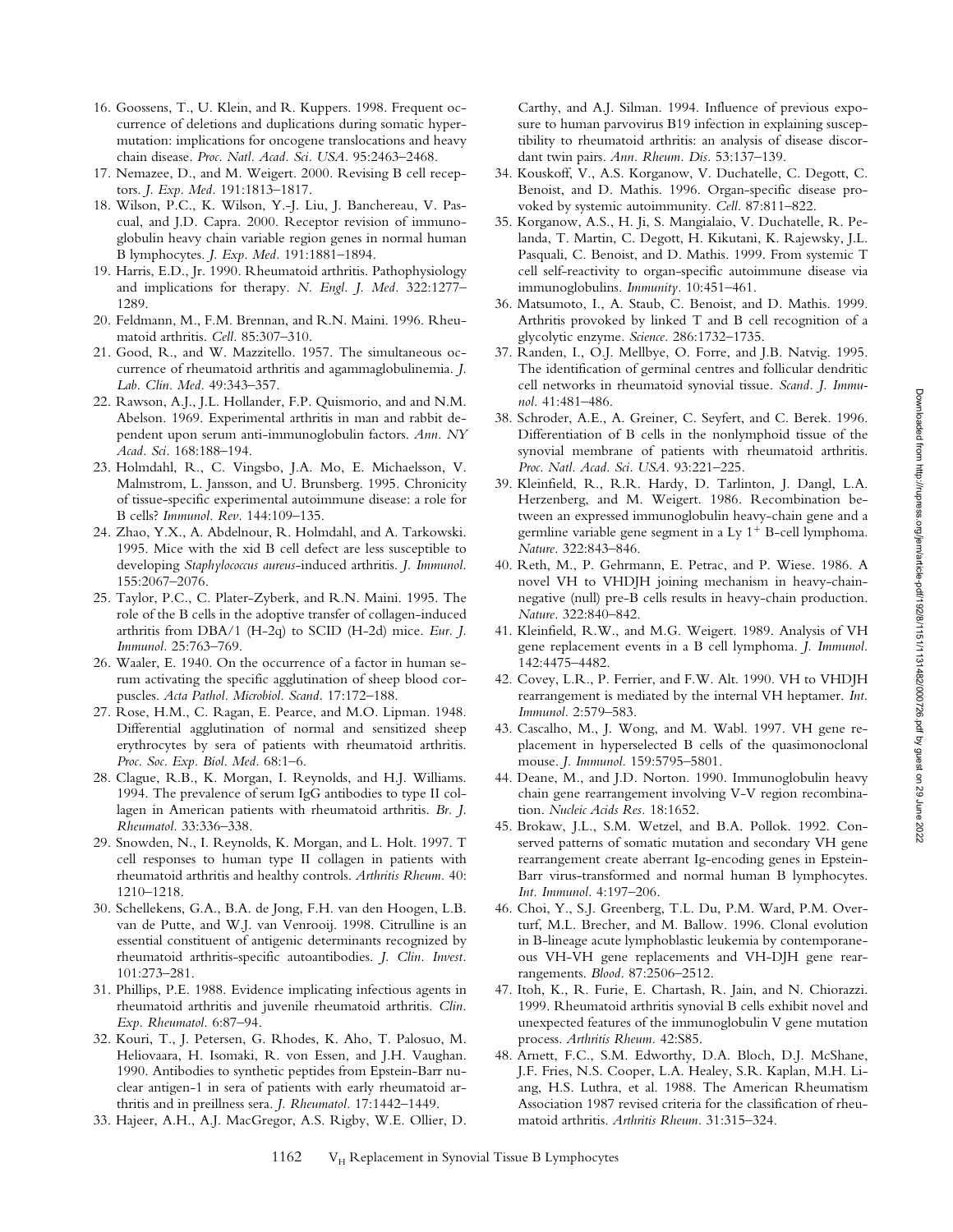Downloaded from http://rupress.org/jem/article-pdf/192/8/1151/1131482/000726.pdf by guest on 29 June 2022 Downloaded from http://rupress.org/jem/article-pdf/192/8/1151/1131482/000726.pdf by guest on 29 June 2022

- 49. Fais, F., F. Ghiotto, S. Hashimoto, B. Sellars, A. Valetto, S.L. Allen, P. Schulman, V.P. Vinciguerra, K. Rai, L.Z. Rassenti, et al. 1998. Chronic lymphocytic leukemia B cells express restricted sets of mutated and unmutated antigen receptors. *J. Clin. Invest.* 102:1515–1525.
- 50. Fais, F., B. Sellars, F. Ghiotto, X.J. Yan, M. Dono, S.L. Allen, D. Budman, K. Dittmar, J. Kolitz, S.M. Lichtman, et al. 1996. Examples of in vivo isotype class switching in IgM<sup>+</sup> chronic lymphocytic leukemia B cells. *J. Clin. Invest.* 98: 1659–1666.
- 51. Deane, M., and J.D. Norton. 1991. Immunoglobulin gene 'fingerprinting': an approach to analysis of B lymphoid clonality in lymphoproliferative disorders. *Br. J. Haematol.* 77: 274–281.
- 52. Itoh, K., and N. Chiorazzi. 2000. Clonal expansion is a characteristic feature of the B-cell repertoire of patients with rheumatoid arthritis. *Arthritis Res.* 2:50–58.
- 53. Pearse, M., P. Gallagher, A. Wilson, L. Wu, N. Fisicaro, J.F. Miller, R. Scollay, and K. Shortman. 1988. Molecular characterization of T-cell antigen receptor expression by subsets of CD4<sup>-</sup> CD8<sup>-</sup> murine thymocytes. Proc. Natl. Acad. Sci. *USA.* 85:6082–6086.
- 54. Papavasiliou, F., R. Casellas, H. Suh, X.-F. Qin, E. Besmer, R. Pelanda, D. Nemazee, K. Rajewsky, and M. Nussenzweig. 1997. V(D)J recombination in mature B cells: a mechanism for altering antibody responses. *Science.* 278:298–300.
- 55. Schlissel, M., A. Constantinescu, T. Morrow, M. Baxter, and A. Peng. 1993. Double-strand signal sequence breaks in V(D)J recombination are blunt, 5'-phosphorylated, RAGdependent, and cell cycle regulated. *Genes Dev.* 7:2520–2532.
- 56. Meffre, E., F. Papavasiliou, P. Cohen, O. de Bouteiller, D. Bell, H. Karasuyama, C. Schiff, J. Banchereau, Y.J. Liu, and M.C. Nussenzweig. 1998. Antigen receptor engagement turns off the V(D)J recombination machinery in human tonsil B cells. *J. Exp. Med.* 188:765–772.
- 57. Bridges, S.L., Jr., S.K. Lee, W.J. Koopman, and H.W. Schroeder, Jr. 1993. Analysis of immunoglobulin gamma heavy chain expression in synovial tissue of a patient with rheumatoid arthritis. *Arthritis Rheum.* 36:631–641.
- 58. Berek, C., G.M. Griffiths, and C. Milstein. 1985. Molecular events during maturation of the immune response to oxazolone. *Nature.* 316:412–418.
- 59. Bridges, S.L., Jr., B.E. Clausen, J.C. Lavelle, P.G. Fowler, W.J. Koopman, and H.W. Schroeder, Jr. 1995. Analysis of immunoglobulin gamma heavy chains from rheumatoid arthritis synovium. Evidence of antigen-driven selection. *Ann. NY Acad. Sci.* 764:450–452.
- 60. Radic, M.Z., and M. Zouali. 1996. Receptor editing, immune diversification, and self-tolerance. *Immunity.* 5:505– 511.
- 61. Usuda, S., T. Takemori, M. Matsuoka, T. Shirasawa, K. Yoshida, A. Mori, K. Ishizaka, and H. Sakano. 1992. Immunoglobulin V gene replacement is caused by the intramolecular DNA deletion mechanism. *EMBO (Eur. Mol. Biol. Organ.) J*. 11:611–618.
- 62. Conley, M.E., L. Rapalus, E.C. Boylin, J. Rohrer, and Y. Minegishi. 1999. Gene conversion events contribute to the polymorphic variation of the surrogate light chain gene lambda 5/14.1. *Clin. Immunol.* 93:162–167.
- 63. Reynaud, C.A., V. Anquez, H. Grimal, and J.C. Weill. 1987. A hyperconversion mechanism generates the chicken light chain preimmune repertoire. *Cell.* 48:379–388.
- 64. Thompson, C.B., and P.E. Neiman. 1987. Somatic diversifi-

cation of the chicken immunoglobulin light chain gene is limited to the rearranged variable gene segment. *Cell.* 48: 369–378.

- 65. Becker, R.S., and K.L. Knight. 1990. Somatic diversification of immunoglobulin heavy chain VDJ genes: evidence for somatic gene conversion in rabbits. *Cel.* 63:987–997.
- 66. Schiaffella, E., D. Sehgal, A.O. Anderson, and R.G. Mage. 1999. Gene conversion and hypermutation during diversification of VH sequences in developing splenic germinal centers of immunized rabbits. *J. Immunol.* 162:3984–3995.
- 67. Hesse, J.E., M.R. Lieber, K. Mizuuchi, and M. Gellert. 1989. V(D)J recombination: a functional definition of the joining signals. *Genes Dev.* 3:1053–1061.
- 68. Bogue, M.A., C. Wang, C. Zhu, and D.B. Roth. 1997. V(D)J recombination in Ku86-deficient mice: distinct effects on coding, signal, and hybrid joint formation. *Immunity.* 7:37–47.
- 69. Han, J.O., S.B. Steen, and D.B. Roth. 1997. Ku86 is not required for protection of signal ends or for formation of nonstandard V(D)J recombination products. *Mol. Cell. Biol.* 17: 2226–2234.
- 70. Brezinschek, H.P., S.J. Foster, R.I. Brezinschek, T. Dorner, R. Domiati-Saad, and P.E. Lipsky. 1997. Analysis of the human VH gene repertoire. Differential effects of selection and somatic hypermutation on human peripheral  $CD5^{+}/IgM^{+}$ and CD5<sup>2</sup>/IgM<sup>1</sup> B cells. *J. Clin. Invest.* 99:2488–2501.
- 71. Komori, T., Y. Minami, N. Sakato, and H. Sugiyama. 1993. Biased usage of two restricted VH gene segments in VH replacement. *Eur. J. Immunol.* 23:517–522.
- 72. Arpin, C., O. de Bouteiller, D. Razanajaona, I. Fugier-Vivier, F. Briere, J. Banchereau, S. Lebecque, and Y.J. Liu. 1998. The normal counterpart of IgD myeloma cells in germinal center displays extensively mutated IgVH gene, Cmu-Cdelta switch, and lambda light chain expression. *J. Exp. Med.* 187:1169–1178.
- 73. Lam, K.P., R. Kuhn, and K. Rajewsky. 1997. In vivo ablation of surface immunoglobulin on mature B cells by inducible gene targeting results in rapid cell death. *Cell.* 90:1073– 1083.
- 74. Meffre, E., E. Davis, C. Schiff, C. Cunningham-Rundles, L.B. Ivashkiv, L.M. Staudt, J.W. Young, and M.C. Nussenzweig. 2000. Circulating human B cells that express surrogate light chains and edited receptors. *Nat. Immunol.* 1:207–214.
- 75. Randen, I., D. Brown, K.M. Thompson, N. Hughes-Jones, V. Pascual, K. Victor, J.D. Capra, O. Forre, and J.B. Natvig. 1992. Clonally related IgM rheumatoid factors undergo affinity maturation in the rheumatoid synovial tissue. *J. Immunol.* 148:3296–3301.
- 76. Tuomi, T., K. Aho, T. Palosuo, K. Kaarela, R. von Essen, H. Isomaki, M. Leirisalo-Repo, and S. Sarna. 1988. Significance of rheumatoid factors in an eight-year longitudinal study on arthritis. *Rheumatol. Int.* 8:21–26.
- 77. Munthe, E., and J.B. Natvig. 1972. Immunoglobulin classes, subclasses and complexes of IgG rheumatoid factor in rheumatoid plasma cells. *Clin. Exp. Immunol.* 12:55–70.
- 78. Hertz, M., V. Kouskoff, T. Nakamura, and D. Nemazee. 1998. V(D)J recombinase induction in splenic B lymphocytes is inhibited by antigen-receptor signalling. *Nature.* 394:292– 295.
- 79. Dorner, T., S.J. Foster, N.L. Farner, and P.E. Lipsky. 1998. Immunoglobulin kappa chain receptor editing in systemic lupus erythematosus. *J. Clin. Invest.* 102:688–694.
- 80. Chen, P.P., G.J. Silverman, M.F. Liu, and D.A. Carson.